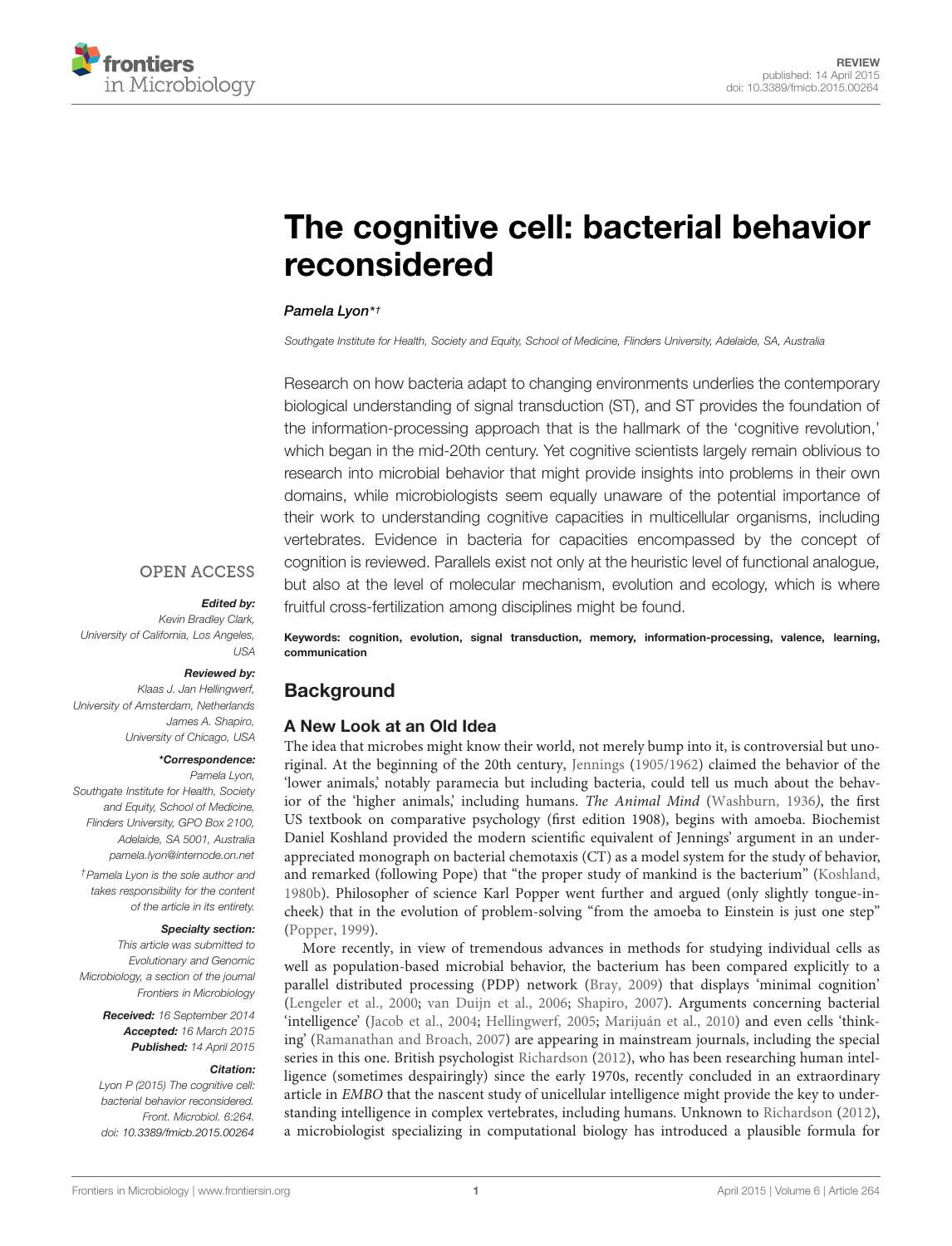establishing 'bacterial IQ,' based on genome size and proportion of DNA segments coding for signal transduction (ST) proteins, as well as a rough gage of 'introversion' or 'extroversion' based on the relative proportion of environment-contacting ST systems [\(Galperin, 2005](#page-14-2)). Finally, neuroscientists and neurobiologists tracing the evolution of complex human, brain-based behavior increasingly locate its origins in the microbial realm [\(Allman](#page-13-0), [1999](#page-13-0); [Damasio](#page-14-3), [1999;](#page-14-3) [Greenspan, 2007](#page-14-4)).

Yet, while work on bacterial adaptation underlies the contemporary bi[ological understanding of sensory ST \(](#page-17-1)Wadhams and Armitage, [2004\)](#page-17-1), and ST in turn provides the foundation of the information-processing approach to cognition that (rightly or wrongly) remains the hallmark of the 'cognitive revolution' [\(Miller](#page-15-5), [2003](#page-15-5)), cognitive scientists are largely oblivious to research in this and other areas of microbial behavior that might provide insights into problems in their own domains. For example, some flagellated bacterial species, paradigmatically *Escherichia coli*, have been found to possess large clusters of interacting sensory receptors, typically at the leading pole of the cell, which function as complex information-processing units linked to motor activity [\(Hazelbauer et al.](#page-14-5), [2007](#page-14-5)) and have been dubbed by some a 'nanobrain' [\(Webre et al., 2003](#page-17-2)). Meanwhile, microbiologists seem equally unaware of the potential importance of their work to understanding cognitive capacities in metazoans including vertebrates.

In the hope of stimulating interest among microbiologists in this area, this review brings together contemporary evidence for cognition in eubacteria in core areas of cognitive research: sensory ST, valence, communication, sensorimotor coordination, memory, learning, anticipation, and decision making in complex and changing circumstances. The article will show that parallels exist not only at the heuristic level of functional analog, but also at the level of molecular mechanism, evolution and ecology, which is where fruitful cross-fertilization among disciplines might be found. Archaea, whose behavior is less well documented and appear (so far) to possess far fewer ST systems than bacteria [\(Ulrich and Zhulin](#page-16-5), [2010](#page-16-5)), will not be discussed here.

The review is organized into two parts. Part 1 provides an introduction to the study of cognition. Part 2 sets out a proposed bacterial cognitive toolkit. Because there is a great deal of ground to cover, and not a lot of space to cover it in, the mechanisms of how systems work will be sketched in broad outline, not in detail, except in those cases where the details are either not widely known or not easily accessible in the literature. The aim here is to stimulate microbiologists to think about their work in the broader context of a cognitive biology [\(Kovác, 2000;](#page-15-6) [Auletta](#page-13-1), [2011](#page-13-1); [Bechtel, 2014](#page-13-2); [Fitch, 2014](#page-14-6)) and to consider designing experiments to explicitly enhance this understanding.

# Part 1. Cognition: a Biological Function Unlike Any Other?

Whether or not bacterial behavior ultimately should be described as 'cognitive' is a matter for the scientific community to decide, whe[n consensus finally forms around what cognition is \(](#page-13-3)Bechtel et al., [1998](#page-13-3)). The absence in psychology and elsewhere in the cognitive sciences of agreed definitions for key concepts, such as cognition, has been decried for well over a century – [James](#page-15-7) [\(1984\)](#page-15-7) arguably setting the benchmark for despair – and continues to be a cause for concern [\(Staats](#page-16-6), [1983](#page-16-6); [Sternberg](#page-16-7), [2005\)](#page-16-7). As it stands, cognition, like 'intelligence' is a highly polysemic theoretical c[onstruct that can be defined quite broadly \(](#page-15-8)La Cerra and Bingham, [2002](#page-15-8)) or very narrowly [\(Wynne, 2004](#page-17-3)), depending on the investigator's personal intuitions and the ground in which those intuitions are embedded, whether in the principles of biology or the human case [\(Lyon, 2006;](#page-15-9) see **[Table 1](#page-2-0)**). Needless to say, this state of affairs is far from ideal.

The study of cognition as a biological function may be unique in the life sciences in the extent to which findings ultimately are calibrated against a single species, *Homo sapiens* [\(Shettleworth,](#page-16-8) [1993\)](#page-16-8). The study of respiration and other biological functions, for example, are not so calibrated, although scientific investigation doubtless began with concern for the human case. (We stop breathing, we die – so what is breath?) Rather, evidence is followed wherever it leads, and it can lead to unexpected places. We know now that the oxidation of nicotinamid dinucleotide (NADH), the molecular substrate of cellular respiration, is a process universally shared, and in animals is relevantly similar across phyla. By contrast, prokaryotic memory was discovered more than four decades ago [\(Macnab and Koshland, 1972](#page-15-10)), yet is far from being accepted – even by microbiologists – as anything relevantly like memory in complex vertebrates, to say nothing of humans. Cognitive scientists might be similarly dismissive were they to give it any thought at all.

Memory, needless to say, is critical to cognition. Without memory, present circumstances have no context; the detection of change is impossible. Without the ability to detect change, the decision to alter behavior can only be random, haphazard. Without memory, learning of any kind is impossible. While cognitive scientists now accept that discoveries concerning the molecular basis of memory in the marine invertebrate *Aplysia* are relevant to the study of human memory [\(Kandel, 2006](#page-15-11)), they (to say nothing of microbiologists) have yet to connect the dots with memory processes in prokaryotes.

Nevertheless, similar ST mechanisms appear to be at work, albeit with different leading biochemical actors and different degrees of regulatory complexity. For example, ST in bacterial two-component systems (2CSs) relies principally on histidine kinases for protein phospho-transfer and DNA methylation, while genomic analysis shows that serine/threonine kinases, their analog in eukaryotes, comprise roughly 1 in 4 of the more than [500 protein kinases involved in ST in humans \(](#page-14-7)Capra et al., [2006](#page-14-7)) [1](#page-1-0) . However, analysis of bacterial genomes increasingly reveals serine/threonine kinases in prokaryotes, particularly those that live in changing environments and display com[plex](#page-16-9) [social](#page-16-9) [behavior,](#page-16-9) [such](#page-16-9) [as](#page-16-9) [myxobacteria](#page-16-9) [\(](#page-16-9)Munoz-Dorado et al., [1993;](#page-16-9) [Schneiker et al.](#page-16-10)[,](#page-15-12) [2007](#page-16-10)[\),](#page-15-12) *Bacillus subtilis* (Macek et al., [2007](#page-15-12)), and *Paenibacillus vortex* [\(Sirota-Madi et al.](#page-16-11), [2010\)](#page-16-11).

<span id="page-1-0"></span><sup>&</sup>lt;sup>1</sup> According to [Capra et al.](#page-14-7) [\(2006](#page-14-7)), approximately 20% of the human genome codes for proteins involved in signal transduction.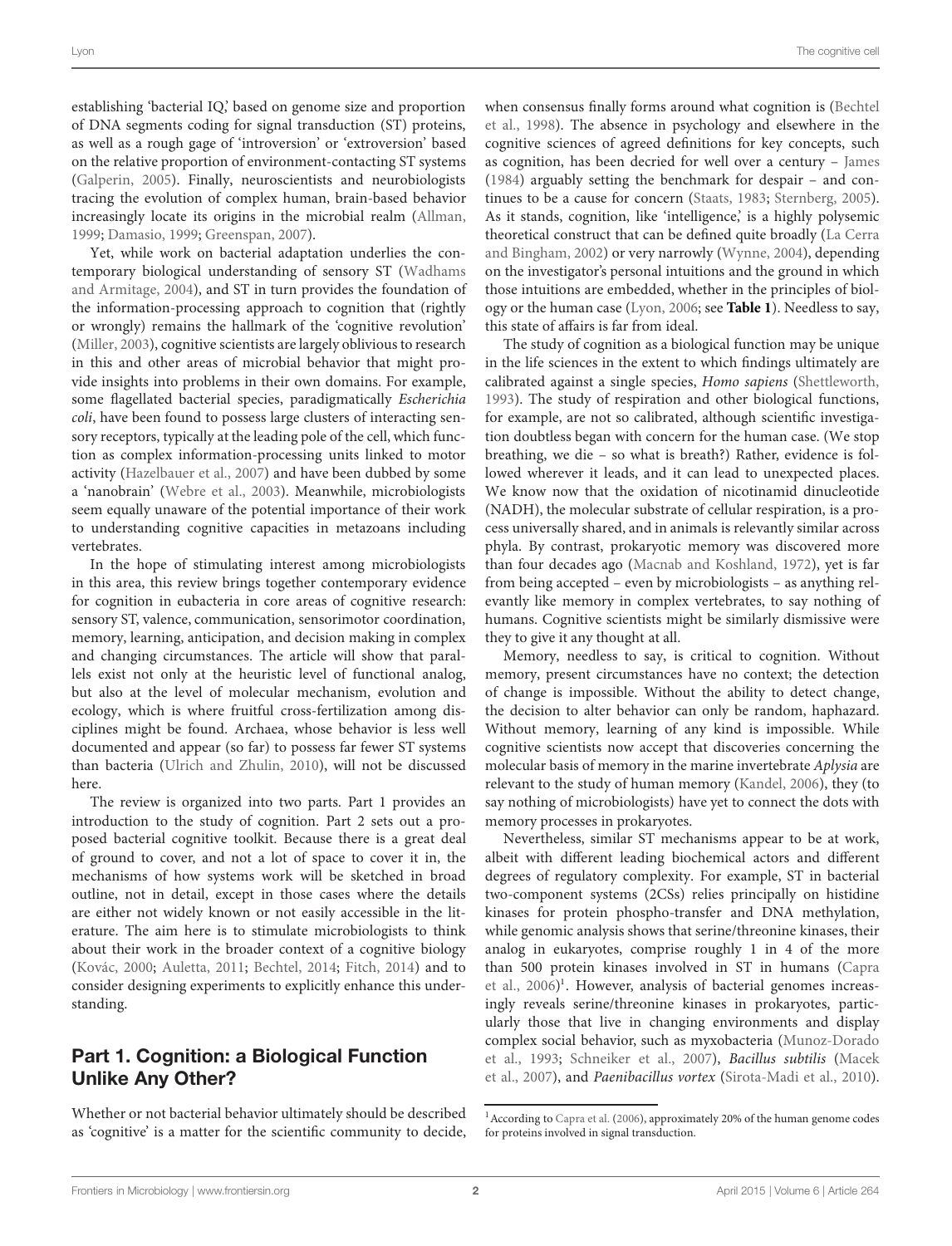| Capacity         | <b>Biological (broad)</b>                                                                                                                                        | Human (narrow)                                                                                                                                                                                                                                       |
|------------------|------------------------------------------------------------------------------------------------------------------------------------------------------------------|------------------------------------------------------------------------------------------------------------------------------------------------------------------------------------------------------------------------------------------------------|
| Affect           | Valence: attraction, repulsion, neutrality (hedonic response).                                                                                                   | Hedonic response plus conditioned or unconditioned cognitive<br>appraisal (i.e., this is good/not good).                                                                                                                                             |
| Sense perception | Ability to recognize existentially salient features of the external or<br>internal milieu.                                                                       | Conceptually mediated feature sensing.                                                                                                                                                                                                               |
| Discrimination   | Ability to determine that a state of affairs affords an existential<br>opportunity or presents a challenge, requiring a change in internal<br>state or behavior. | Ability to differentiate a state of affairs as a particular state of affairs and<br>not another; having a concept.                                                                                                                                   |
| Memory           | Retention of information about a state of affairs for a non-zero<br>period.                                                                                      | Retained information spatio-temporally decoupled from an immediate<br>stimulus, which can be explicit/declarative or implicit/ procedural.                                                                                                           |
| Learning         | Experienced-modulated behavior change.                                                                                                                           | Classical conditioning; ability to change rules governing behavior.                                                                                                                                                                                  |
| Problem solving  | Behavior selection in circumstances with multiple parameters and<br>high degrees of uncertainty; adaptability.                                                   | Rational decision-making, abstract thinking.                                                                                                                                                                                                         |
| Communication    | Mechanism for initiating purposive interaction with conspecifics (or<br>non-conspecific others).                                                                 | Verbal or written symbol systems whose units have semantic content<br>(meaning) and their deployment is organized according to rules (syntax),<br>both of which are conventionally established expressly for the purpose<br>of information exchange. |
| Motivation       | Teleonomic striving; implicit goals arising from existential conditions.                                                                                         | Goal-driven behavior; goal is explicit (i.e., to the agent).                                                                                                                                                                                         |
| Anticipation     | Behavioral change based on expectancy (i.e., if X is happening,<br>then Y should happen).                                                                        | Expectation based on past experience (potentially) explicit to the agent;<br>planning.                                                                                                                                                               |
| Awareness        | Orienting response; ability to selectively attend.                                                                                                               | Reflexive awareness; 'what it is like to be X'.                                                                                                                                                                                                      |
| Self-reference   | Mechanism for distinguishing 'self or' like self from 'non-self' or 'not<br>like self'.                                                                          | Self-awareness; concept of 'self'.                                                                                                                                                                                                                   |
| Normativity      | Error detection, behavior correction.                                                                                                                            | Value assignment based on experience, motivational state and/or<br>convention.                                                                                                                                                                       |
| Intentionality*  | Directedness toward an object.                                                                                                                                   | Beliefs and desires.                                                                                                                                                                                                                                 |

<span id="page-2-0"></span>

|  |  |  |  |  |  |  | TABLE 1   Broadly biological and narrowly human conceptions of the capacities encompassed by the general concept of cognition (Lyon, 2006). |
|--|--|--|--|--|--|--|---------------------------------------------------------------------------------------------------------------------------------------------|
|--|--|--|--|--|--|--|---------------------------------------------------------------------------------------------------------------------------------------------|

∗*A philosophically derived 'mark of the mental' popular in the 19th and 20th centuries [\(Crane](#page-14-8), [1998\)](#page-14-8).*

Calcium/calmodulin-dependent kinase II (CaMKII) is a serine/threonine kinase critical for memory formation in humans [\(Giese and Mizuno, 2013](#page-14-9)). Does it have a prokaryotic homologue? To my knowledge, no one is looking.

In short, in contrast to other life scientists, as well as to their forebears of yesteryear, contemporary cognitive scientists have been less inclined to follow the Darwinian principle – that biological functions differ substantially 'in form but not in kind' [\(Darwin](#page-14-10), [1874/1909\)](#page-14-10) – very far 'down' the phylogenetic yellow brick road in the search for clues as to the what and why of cognitive function [\(Bekoff et al., 2002](#page-13-4)).

Behavior generation lies at the heart of all cognitive inquiry, and while unicellular organisms are simpler than metazoans in structure, they are not always behaviorally less complex. The welldescribed social predation style, rippling behavior and fruiting body formation of *Myxococcus xanthus* arguably are more complex than the activities of most *Porifera* and even some worms with simple nervous systems. Extensive experimental evidence shows that microbial behavior is guided by processes that, in other contexts, are readily regarded as part of biological cognition, capacities which together encompass an organism's ability to navigate, become familiar with, value, learn from and solve critical existential problems within its world of experience, including coordinating action with conspecifics. This may explain why, for the past several decades, microbial researchers increasingly have helped themselves to cognitive terminology (i.e., 'decide,' 'talk,' 'listen,' cheat,' 'eavesdrop,' 'lure,' 'vote') to describe complex bacterial behavior, often without caveat (e.g., [Adler and Tso](#page-13-5), [1974;](#page-13-5) [Fuqua and Greenberg, 1998](#page-14-11)[;](#page-13-7) [Ben-Jacob et al.](#page-13-6), [2004](#page-13-6); Bassler and Losick, [2006](#page-13-7); [Baker and Stock](#page-13-8), [2007;](#page-13-8) [Williams et al.](#page-17-4), [2007\)](#page-17-4).

In the following pages I hope to show that such linguistic usage is not wholly metaphorical. I believe there is something going on at the microscopic level that doesn't just 'look' cognitive, it *is* cognitive, or, more accurately, it is typically considered cognitive when studied in animals more like us.

## Biological Cognition

Discussions of cognition across phyla often degenerate into qualms about definition that typically begin with 'yes, but what do you mean by*...*' The concept that guides this investigation will be specified therefore. Because we are not concerned with the special capacities of a single mammalian species (i.e., *Homo sapiens*), a general definition from comparative psychology will serve, with some modification. [Shettleworth](#page-16-12) [\(1998,](#page-16-12) p. 5) defines cognition as "the mechanisms by which animals acquire, process, store, and act on information from the environment. These include perception, learning, memory, and decision making." Cognition thus is comprised of the total suite of mechanisms that underwrite information acquisition, storage, processing, and use. Although this definition can be applied to phyla [Shettleworth](#page-16-12) [\(1998](#page-16-12)) may not have had in mind, e.g., microbes, it is (for the most part) uncontroversial within the domain of comparative psychology and cognitive ethology.

Shettleworth's definition, and others like it in the cognitive scientific literature, emphasizes the psychologically delineated elements of the function. Others concerned with the specifically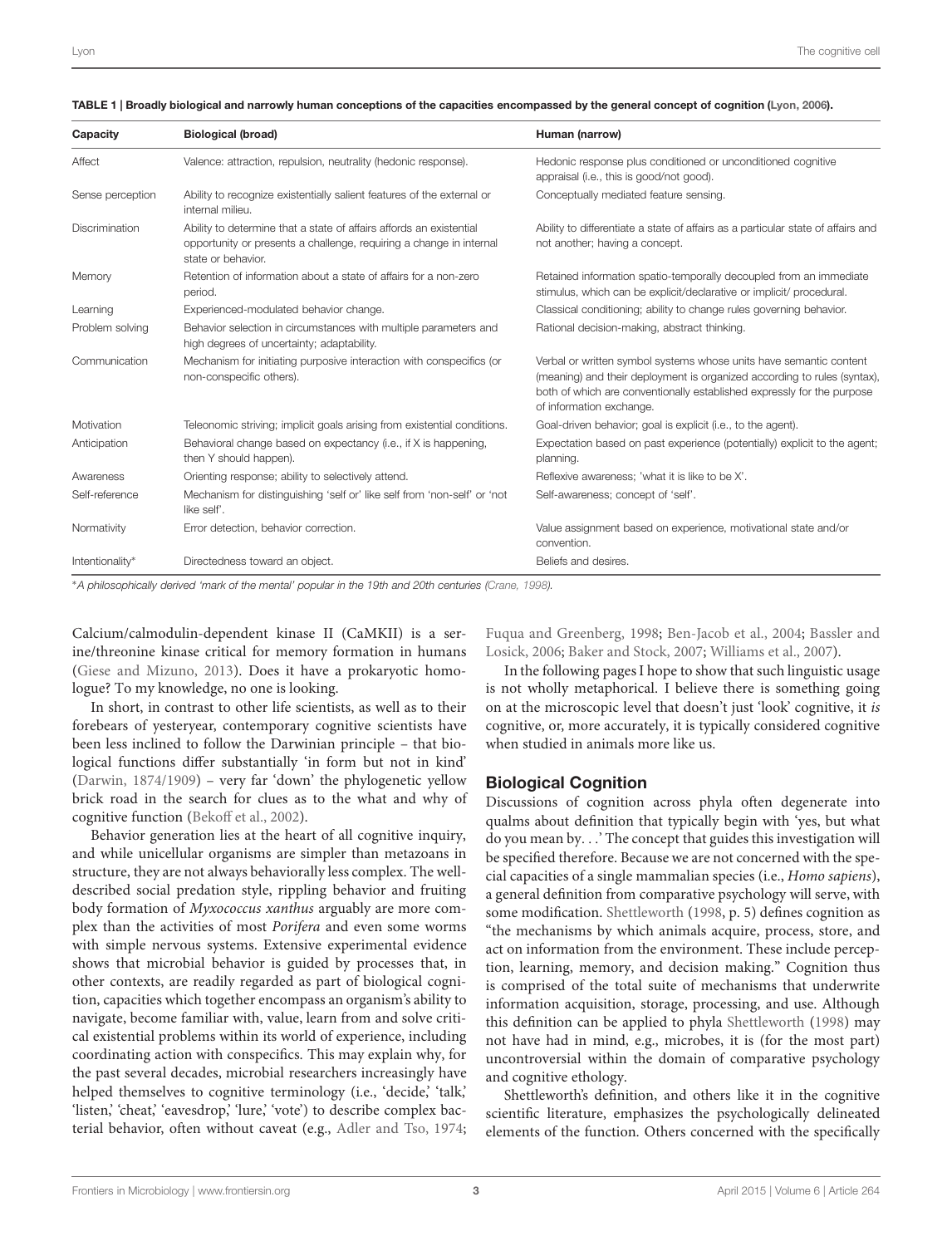biological manifestation of cognitive function – which historically includes William James, H.S. Jennings, Jacob von Uexküll, Konrad Lorenz, James J. Gibson, and Humberto Maturana emphasize the ecological context of information 'use,' what cognition does for the organism in the business of staying alive in a particular ecological niche. With this in mind, I extend the definition as follows:

Biological cognition is the complex of sensory and other information-processing mechanisms an organism has for becoming familiar with, valuing, and [interacting with] its environment in order to meet existential goals, the most basic of which are survival, [growth or thriving], and reproduction. [\(Lyon, 2014,](#page-15-13) p. 174)

While they have several forms of metabolism not found in any eukaryote (e.g., nitrogen fixation, methanogenesis), prokaryotes possess most of the biological functions shared by all animals, either by virtue of their own structure or those of their symbionts. Bacteria possess processes for breaking down and transforming nutrients into usable forms of energy for self-production or generating behavior, storing energy in molecules that can be catabolized when needed, and eliminating molecular waste generated during these processes. To stay alive, bacteria also appear to possess a 'basic toolkit' [\(Godfrey-Smith](#page-14-12), [1996\)](#page-14-12), which in other forms of life—especially mammalian life – would be termed cognitive. In the case of well-studied bacterial species (e.g., *E. coli*, *B. subtilis*, *M. xanthus*, *Pseudomonas aeruginosa*), the basic toolkit includes at least eight capacities found in different but recognizable forms in complex metazoans (see **[Box 1](#page-3-0)**).

Like all organisms, bacteria adapt to changes in their environment by modifying their metabolism and behavior. The traditional view is that this process depends on a limited number of highly canalized, inflexible mechanisms, which bear little resemblance to their behavioral counterparts in animals with nervous systems. However, evidence increasingly points to the idea that bacteria—particularly ecological 'generalists' as distinct from 'specialists'—are highly social, flexible responders, responders (however limited their actual response styles) that rely on a sophisticated suite of sensory and information-processing mechanisms [\(Shapiro](#page-16-13), [1998\)](#page-16-13). Such mechanisms are characterized by non-linear responsivity, integration of multiple information

channels, and (in the case of CT receptors, at least) habituation and adaptation phenomena. These structural and dynamical features are among the defining features of neuronal sensory processing in animals, including humans.

Keep in mind that a great deal of complexity will be obscured in the simplifications that follow. In each cell of *E. coli*, for example, which is not the smartest proteobacterium on the block (but no dummy, either), there are upward of 10,000 chemoreceptors per cell, each with multiple binding sites, whose output interacts with several flagella, on each of which are about 40 binding sites for CheY-P, the protein that modifies the direction of rotation. The behavioral output for a single cell is thus hugely complex, and much more refined (tumbles, twiddles, etc.) than normally described. When we simplify to get just two outputs, run and tumble, and then bundle behaviors to get population averages, a lot of the cognitive output is likely to be occluded. Consider an example with humans: if we assumed just two behaviors, walking and standing, and measured population averages using different stimuli, more would be hidden in the results than is revealed<sup>2</sup>.

# Part 2. The Bacterial Cognitive Toolkit

As do animals and plants, bacteria monitor the biotic and abiotic features of their surrounding milieu using a wide variety of sensory systems, and adapt their behavior and physiology in response to what they perceive in order to stay alive and reproduce. While the ecological niche of some bacteria is fairly stable, if sometimes extreme, many inhabit highly mutable environments and conduct highly complex lifestyles within them, which present considerable challenges, some of which are capable of being anticipated and others not. Like all organisms, bacteria do not gather information in a vacuum, but are able to assess the significance of the signals they receive relative to their own functioning, their internal milieu—although it is worth noting that the power spectrum of signals remains unknown for any bacterium<sup>3</sup>.

In the psychological literature, assignment of an existential value to the sum of information concerning current circumstances, internal and external, is called *valence*, which has been

<span id="page-3-2"></span><span id="page-3-1"></span> $2$ This paragraph is derived from personal communication with Jeffry Stock. <sup>3</sup>I am indebted to Klaas Hellingwerf for this observation in this form of words.

<span id="page-3-0"></span>

| BOX 1   The basic cognitive 'toolkit.' |                                                                                                                                                                                                                  |
|----------------------------------------|------------------------------------------------------------------------------------------------------------------------------------------------------------------------------------------------------------------|
| Sensing/Perception                     | The capacity to sense and recognize (re-cognize) existentially salient features of the surrounding milieu.                                                                                                       |
| Valence                                | The capacity of an organism to assign a value to the summary of information about its surroundings at a<br>given moment, relative to its own current state.                                                      |
| <b>Behavior</b>                        | The capacity of an organism to adapt via changing its spatial, structural or functional relation to its external<br>or internal milieu.                                                                          |
| Memory                                 | The capacity to retain information about the immediate (and possibly distant) past, and to calibrate the<br>sensorium to take account of this information, for example, via signal amplification.                |
| Learning                               | The capacity to adapt behavior according to past experience, enabling a faster response time.                                                                                                                    |
| Anticipation                           | The capacity to predict what is likely to happen next based on an early stimulus.                                                                                                                                |
| Signal integration (decision making)   | The capacity to combine information from multiple sources, because all organisms appear to sense more<br>than one thing, and some bacterial species are equipped to sense dozens of different states of affairs. |
| Communication                          | The capacity to interact profitably with conspecifics, including initiating collective action, which may or may<br>not include an explicit method of differentiating 'us' from 'them'.                           |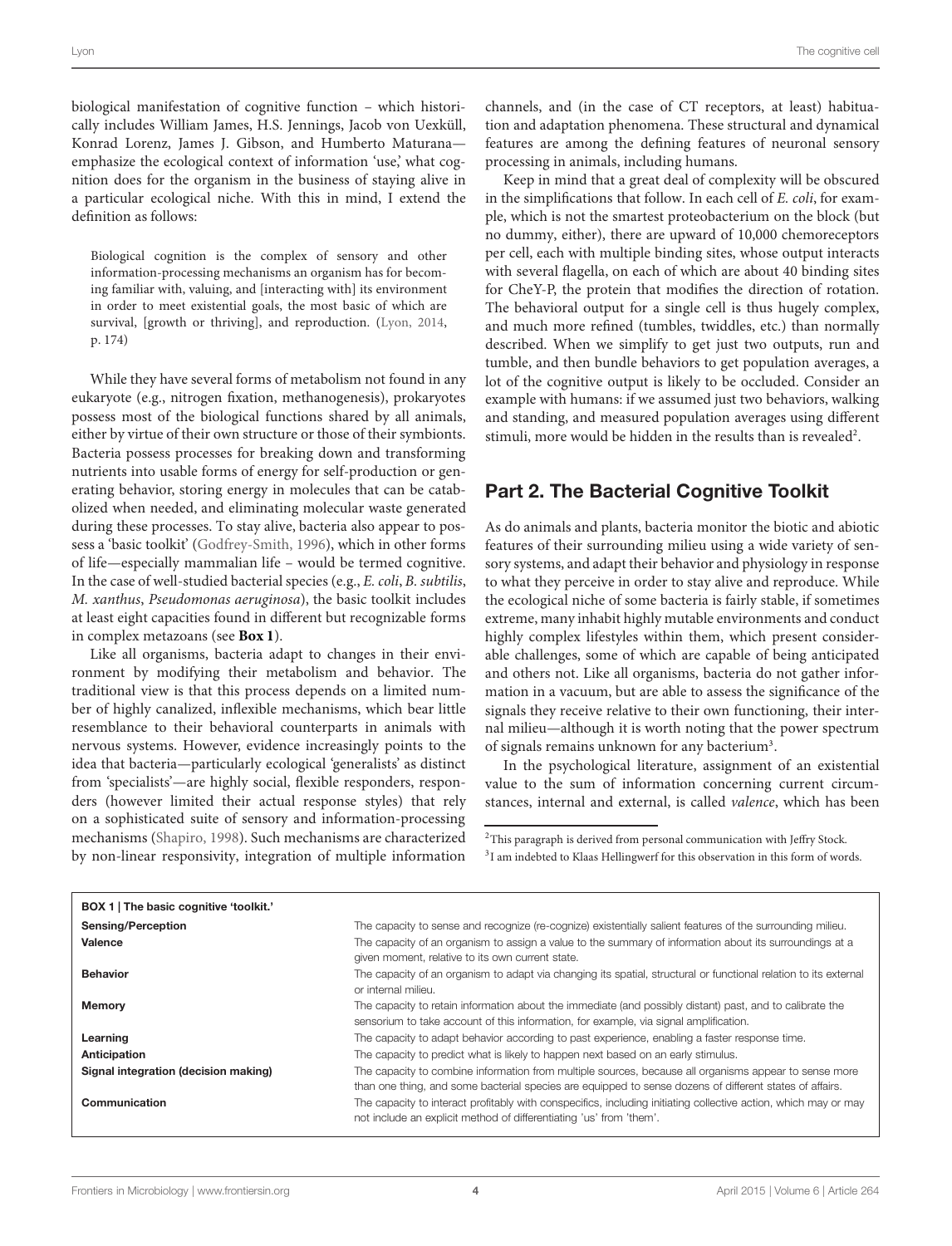described as 'a basic building block of emotional life' [\(Barrett,](#page-13-9) [2006](#page-13-9))*.* Valence refers to the attractiveness, acceptability or tolerability of a stimulus [\(Lyon, 2014](#page-15-13)). Usually such stimuli are rendered in terms of 'positive' or 'negative,' 'attractant' or 'repellant,' in addition to neutral stimuli to which the organism is indifferent, but these characterizations are not always stable. Aversive conditioning depends on the capacity of previously neutral or even positive stimuli to become negative for an organism under particular circumstances. Thus, all sensory signals have a contextdependent valence—positive, negative or neutral—which influ-

ences the available response. In mammals specialized brain-based systems exist for this purpose, notably the hypothalamic-pituitary-adrenal (HPA) axis and the limbic system, which together appraise for a given signal not only *what it is* and *where it is* but also *what it means 'for me'* [\(Vedder, 2008\)](#page-16-14). This involves brain structures such as the amygdala and the orbitofrontal cortex. Although bacteria lack such specialized organs, the valence of a signal is implicit in the processes that coordinate, say, the rotation bias of flagellar motors or the complex developmental sequence of signaling, genetic transcription and protein expression that leads to sporulation.

One of the most resilient obstacles to thinking about microbes as potentially cognitive organisms is the lack of specialized sensory and information-processing systems that exist in vertebrates and especially mammals. In bacteria "sensory, regulatory, and metabolic networks must all drive environmental perception and corresponding action" within the boundaries of a single cell [\(Freddolino and Tavazoie, 2012](#page-14-13); p. 364). In actual fact, while cognitive scientists for many years have tried to draw principled distinctions between 'metabolic' and 'cognitive' function (even in microbes—see, for example, [van Duijn et al.](#page-16-1), [2006\)](#page-16-1), this dividing line is increasingly difficult to defend even in human beings, given increasing understanding of immune system involvement in *normal* memory and learning [\(Yirmiya and Goshen](#page-17-5), [2011\)](#page-17-5) and the surprising effects of psychological stressors on metabolic physiology [\(Maier and Watkins](#page-15-14), [1998](#page-15-14); [Yirmiya et al.](#page-17-6), [2006\)](#page-17-6).

# Sensing: What's Out there and What's in Here

Bacteria are capable of sensing and responding to an astonishing variety of environmental signals: amino acids, sugars, oxygen, pH, osmolarity, temperature, light, secondary metabolites, molecular waste products (e.g., ammonia), environmental DNA, and other microbes (both conspecifics and other species)—even physical objects such as tiny, chemically inert beads [\(Dworkin](#page-14-14), [1983](#page-14-14)).

Signal transduction systems in bacteria come in several basic forms that perform a wide range of behavioral and physiological roles [\(Ulrich and Zhulin](#page-16-5), [2010](#page-16-5)): one-component systems (1CSs); 2CSs, which also come in hybrid forms; CT systems, a special sub-class of 2CSs; extracytoplasmic function (ECF) sigma factor proteins, the so-called 'third pillar of bacterial ST' [\(Staron et al.,](#page-16-15) [2009](#page-16-15)), as well as non-canonical systems that involve three and more components [\(Marijuán et al., 2010](#page-15-4)).

# One-Component Systems

One-component systems consist of a single polypeptide chain containing both a sensor domain that registers a stimulus/signal

and an output domain that elicits a response, for example, binding to DNA or interacting with other effector proteins. Thought to be evolutionarily older, 1CSs monitor the level of intracellular metabolites or respond to concentrations of membranepermeable extracellular ligands [\(Galperin](#page-14-2), [2005;](#page-14-2) [Ulrich et al.](#page-16-16), [2005](#page-16-16)). [Ulrich and Zhulin](#page-16-5) [\(2010\)](#page-16-5) conclude on the basis of genomic data from thousands of species of bacteria and archaea that 1CSs are the most numerous by a considerable margin (see **[Table 2](#page-5-0)**).

# Two-Component Systems

Two-component systems segregate the sensor/input and effector/output functions between a sensory kinase (SK), which upon stimulation autophosphorylates, typically at a highly conserved histidine residue, and a response regulator (RR) to which the SK binds and transfers phosphoryl groups, sometimes at multiple sites. Phosphorylation and dephosphorylation, which occur at different rates at different sites, may affect transcription directly or as one step in a signaling sequence [\(Krell et al., 2010\)](#page-15-15). The high-energy state created by modification of the RR constitutes a marker of environmental conditions at a particular time, which lasts until the chemical group is removed, thus constituting the basis of molecular memory [\(Koshland](#page-15-16), [1977\)](#page-15-16). Although 2CSs are commonly comprised of membrane-bound sensors interacting with the surrounding milieu and with one or more intracellular RRs, in some systems both components are located entirely within the cytosol [\(Krell et al.](#page-15-17), [2009\)](#page-15-17).

# Multi-Component Systems

Because 2CSs have two inherent advantages—multiple possibilities for control and graded signal amplification—they appear to form 'phospho-relay systems' with other regulatory components that employ transient phosphorylation as a means of transducing signals within the cell [\(Hellingwerf et al., 1995](#page-14-15)). Processes that support the creation of phospho-relay systems include cross-talk between (e.g., [Mitchell et al., 2009\)](#page-16-17) and/or constitutive convergence of pathways (e.g., [Tagkopoulos et al., 2008](#page-16-18)). Thus a phospho-relay system may incorporate a single accessory protein, which recognizes the signal/stimulus and transmits the molecular information to the sensor kinase, making a three-component system [\(Krell et al.](#page-15-15), [2010\)](#page-15-15). Other systems comprise several components. For example, *E. coli* has a seven-component signaling system for detecting orthophosphate (Pi) and regulating the genes of the phosphate (*Pho*) regulon through the PhoR/PhoB 2CS, a paradigm in bacteria of a membrane-bound receptor controlling cytoplasmic gene expression [\(Hsieh and Wanner](#page-15-18), [2010](#page-15-18)).  $P_i$  is the bacterium's preferred source of phosphorus, which is essential for physiological functioning, not least due to its ubiquitous role in ST. The seven protein components include the PhoR histidine kinase and its cognate PhoB RR; four components of the ABC transporter Pst; and PhoU, a chaperone-like protein that inhibits PhoR/PhoB [\(Hsieh and Wanner, 2010](#page-15-18)).

# Extracytoplasmic Factors (ECFs)

The third most abundant ST elements in bacteria belong to the family of sigma (σ) factors, which bind to RNA polymerase to promote genetic transcription, the basic 'housekeeping' form of which is present in all RNA polymerase holoenzyme complexes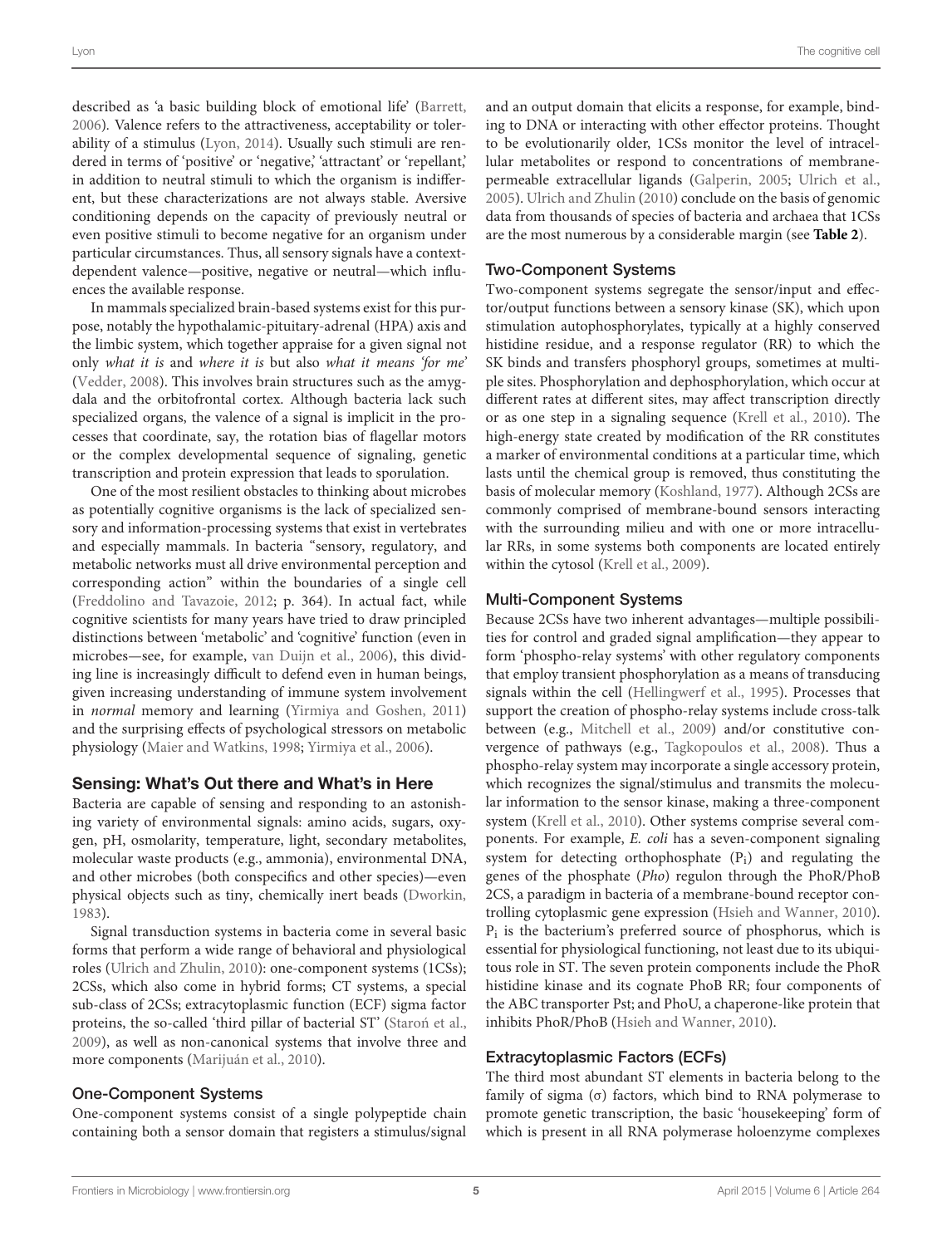<span id="page-5-0"></span>

|  | TABLE 2   Genome size and signal transduction, by millions of base pairs (Mbp) and type of system. |
|--|----------------------------------------------------------------------------------------------------|
|--|----------------------------------------------------------------------------------------------------|

| Organism                 | Genome (Mbp) | 1CS   | 2CS | <b>CT</b> | <b>ECF</b> | <b>OTHER</b>             | <b>TOTAL</b> |
|--------------------------|--------------|-------|-----|-----------|------------|--------------------------|--------------|
| Vibrio parahaemolyticus  | 39.3         | 2,624 | 497 | 149       | 20         | 31                       | 3,321        |
| Burkholderia xenovorans  | 9.7          | 719   | 152 | 46        | 12         | 8                        | 937          |
| Myxococcus xanthus       | 9.1          | 315   | 263 | 60        | 41         | 8                        | 687          |
| Escherichia coli 0157    | 7.6          | 362   | 78  | 13        |            | 5                        | 459          |
| Pseudomonas aeruginosa   | 6.4          | 447   | 131 | 46        | 21         | 8                        | 655          |
| Vibrio harveyii          | 6.1          | 417   | 90  | 35        | 6          |                          | 555          |
| Vibrio cholerae          | 4.2          | 230   | 89  | 66        | 3          | 6                        | 394          |
| <b>Bacillus subtilis</b> | 4.2          | 254   | 71  | 18        |            | $\mathfrak{D}$           | 352          |
| Staphlococcus aureus     | 3.1          | 119   | 34  |           | -          | $\overline{c}$           | 155          |
| Mycoplasma genitalium    | 0.6          | 5     |     | -         |            | $\overline{\phantom{a}}$ | 6            |
| Buchnera aphidocola      | 0.4          | 3     |     |           |            |                          | 3            |

*Two-component systems includes canonical types as well as those with hybrid components. Source: The MiST2 database: a comprehensive genomics resource on microbial signal transduction. [Ulrich and Zhulin](#page-16-5) [\(2010\)](#page-16-5) Nucleic Acids Research, doi: 10.1093/nar/gkp940. (Accessed 21 Feb 2015 at [http://mistdb.com/\)](http://mistdb.com/)*

[\(Mascher, 2013\)](#page-15-19). ECFs belong to the  $\sigma^{70}$  subfamily of alternative σ factors. The average bacterial genome contains six [\(Staron et al.](#page-16-15), ´ [2009](#page-16-15)), although some species contain none (e.g., *Streptococcus aureus*) wh[ile others contain many \(e.g., 41 in](#page-16-5) *M. xanthus*; Ulrich and Zhulin, [2010](#page-16-5)). Alternative sigma factors possess different promoter-recognition properties, which increase the options for transcription under challenging conditions. As [Gruber and Gross](#page-14-16) [\(2003](#page-14-16), p. 441) put it: "The cell can choose from its repertoire of sigmas to alter its transcriptional program in response to stress." This suggests significant heterogeneity may exist in sigma factor utilization between cells, based on individual history as well as growth stage, which may provide a source of selectable variability. [Mascher](#page-15-19) [\(2013](#page-15-19), p. 153) observes that the majority of ECF groups are phylum-specific, "reflecting the similar life style and physiology of a given group of related organisms." The activity of many sigma is typically controlled, and normally suppressed, by a cognate anti-sigma.

The activity of alternative sigma factors can be quite complex. Induction of the general stress response in *B. subtilis* is mediated by  $\sigma^B$ , which is activated by energy stress in "discrete stochastic pulses," the frequency of which increases with increasing levels of stress [\(Locke et al., 2011](#page-15-20)). The  $\sigma^B$  circuit constitutes a highly sensitive, stochastically activated phosphorylation switch controlled by positive and negative feedback that can either amplify the circuit or switch it off. These properties—ultrasensitivity, stochastic switch-like behavior and the capacity for autoamplification—are characteristic of neural networks [\(Bray](#page-14-0), [2009\)](#page-14-0).

## Autoinduction: Indirect Sensing Via Proxies

Autoinduction is the process by which an organism synthesizes a class of molecules, called autoinducers (AIs), which stimulate a change in genetic expression in the organism itself when the [molecules](#page-15-21) [reach](#page-15-21) [a](#page-15-21) [threshold](#page-15-21) [concentration](#page-15-21) [\(](#page-15-21)Miller and Bassler, [2001](#page-15-21)). The change may result in the production of other molecules that perform functions—classically, bioluminescence—or initiate a complex regulatory cascade that leads to a global transformation of the cell, as in sporulation. The term quorum sensing (QS) was introduced when it became apparent that genetic changes were induced at concentrations that seemed largely dependent on population density (Fuqua

et al., [1994\)](#page-14-17), although see the section on "Communication and Sociality" below. The supposition is that QS systems ensure that individuals do not act in ways that are too costly and unproductive when undertaken by one or a few cells. A few cells releasing a virulence factor will be swiftly attacked by a host immune system; bioluminescent molecules secreted by a lone symbiont will not be visible.

Autoinduction is widely considered to be a form of communication to facilitate cooperative behavior and is the basis for many collective activities, including: social motility, such as swarming [\(Daniels et al., 2004](#page-14-18)); production of secondary metabolites, such as virulence factors, bacteriocins, toxins, bioluminescence, degradative enzymes, exopolysaccharides, and pigments [\(Bassler and Losick](#page-13-7), [2006\)](#page-13-7); global changes of cell state, such as the transition from exponential growth to the stationary phase [\(Lazazzera](#page-15-22), [2000](#page-15-22)), initiation of chromosomal replication [\(Withers and Nordstrom, 1998](#page-17-7)), and induction and regulation of sporulation [\(Shank and Kolter, 2011](#page-16-19)); lateral gene transfer (Lanka and [Pansegrau,](#page-17-8) [1999](#page-15-23)[\); symbiotic mutualism \(](#page-17-8)Visick and McFall-Ngai, [2000](#page-17-8)[\); pathogenic infection](#page-13-10) [\(Von Bodman et al.](#page-17-9)[,](#page-13-10) [2003](#page-17-9)[;](#page-13-10) Asad and Opal, [2008](#page-13-10)); and biofilm formation, maturation and dispersal [\(Kjelleberg and Molin, 2002](#page-15-24); [Oppenheimer-Shaanan et al.](#page-16-20), [2013\)](#page-16-20).

In different species AI systems may have widely differing regulatory components and molecular mechanisms. Commonly, however, AI concentrations are detected via ligand binding at membrane-bound receptors (2CSs) or via intracellular receptors that detect membrane-diffusible peptides (1CSs), and detection at threshold stimulates not only changes in the cell's genetic transcripti[on but also up-regulates AI production \(](#page-16-21)Rutherford and Bassler, [2012\)](#page-16-21). The signal is thus amplified.

Four QS systems have been identified as 'canonical,' two each for Gr[am-positive and Gram-negative bacteria \(](#page-16-21)Rutherford and Bassler, [2012](#page-16-21)), although there are others. Several species operate two autoinduction systems, but some operate three, such as the bioluminescent *Vibrio harveyii* [\(Mehta et al.](#page-15-25), [2009\)](#page-15-25) and the opportunistic pathogen *P. aeruginosa* [\(Jimenez et al., 2012\)](#page-15-26). [Waters and Bassler](#page-17-10) [\(2005\)](#page-17-10) identify three types of "network architectures" for the operation of multiple QS systems: parallel, serial and antagonistic. Parallel systems may serve to filter out noise,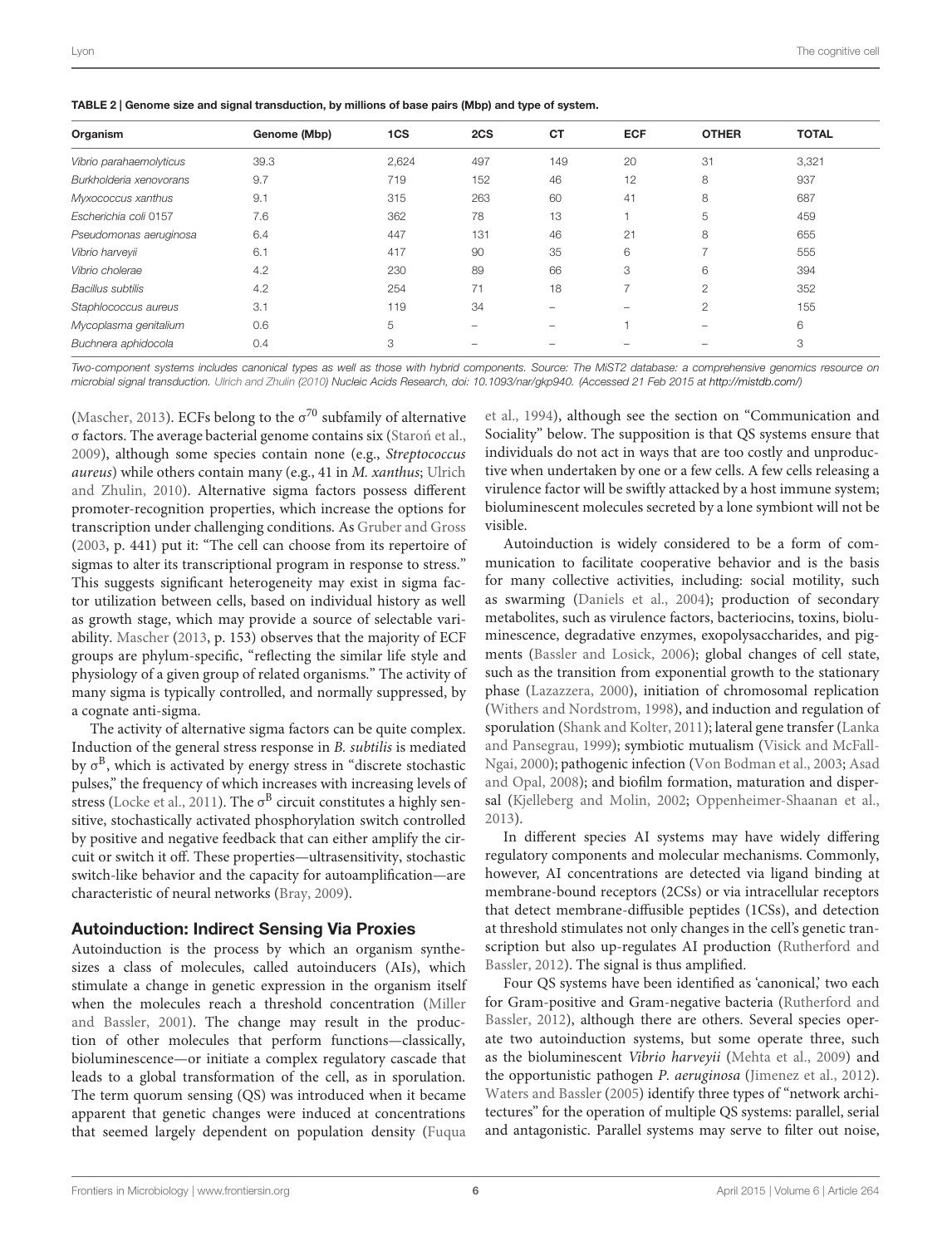either from non-signaling molecules in the environment or from signal mimics, operating much like multiple signatories on a bank account [\(Taga and Bassler, 2003\)](#page-16-22). By contrast, the QS systems in *P. aeruginosa* are initiated sequentially, enabling the expression of different virulence factors at different times. In *B. subtilis* the QS network is based on two peptides that operate antagonistically, stimulating one of two mutually exclusive developmental programs, competence or sporulation, depending on context [\(Waters and Bassler, 2005](#page-17-10)).

The reason autoinduction is important from a cognitive standpoint is twofold. First, it increases the level of complexity of signal integration within the cell, and suggests there is a hierarchy of signaling values based on the concentrations of these molecules. Second, it involves the use of proxies for conditions that cannot be sensed directly, for example, population density or the physical properties of the surroundings. AIs thus may provide a paradigm case of biological 'information' that is conventional deployed with a degree of arbitrariness, as in language—or, in the case of biological systems, evolved via natural selection to have the meaning it does (i.e., the genetic code; [Smith](#page-16-23), [2000\)](#page-16-23).

In actual fact, all biological ST systems have this quality of assigned or evolved meaning, even those that directly sense features of the environment, once the signal is transduced into the cell. Protein interactions become what [Millikan](#page-15-27) [\(2004](#page-15-27)) calls "pushmi-pullyu representations," which simultaneously transmit *what is the case* and *what to do about it*. In the evolution of communication systems, this is the beginning of "primitive content" [\(Harms](#page-14-19), [2004\)](#page-14-19). This is not the only view of what constitutes communication and how it evolved, particular in microbiology (see [Keller and Surette](#page-15-28), [2006,](#page-15-28) for an alternative view), but it has a robust foundation in the study of language, comparative psycholog[y, cognitive ethology, and philosophy of mind \(](#page-16-24)Oller and Griebel, [2004\)](#page-16-24).

#### Communication and Sociality

The domain of communication—notably, the ascription of 'cooperation' or 'sociality' to collective bacterial activity—is where the interpretation of bacterial behavior begins to resemble debates in comparative psychology over whether certain animal capacities are 'genuinely cognitive' or not, where the benchmark is the human case [\(Shettleworth, 1993](#page-16-8)). Social behavior brings into play capacities traditionally conceived of not only as cognitive but also distinctly human: intelligence, the ability to communicate meaningfully with conspecifics in order to coordinate behavior, to distinguish between self and others, to interpret and track others' behavior over time, and culture [\(De Waal and Tyack](#page-14-20), [2003](#page-14-20)). Aristotle identified 'calculative reason' as the defining property of the human psyche precisely because humans live complex social lives [\(Aristotle](#page-13-11), [2001](#page-13-11)). Sociality requires cooperation and coordination, not merely acting together. Not surprisingly, the evolution of sociality has been a hotly disputed area of theoretical discourse in biology for several decades [\(Segerstrale](#page-16-25), [2001](#page-16-25)), and remains so today. (See, for example, [Wilson and Wilson, 2007](#page-17-11) and [West et al., 2007](#page-17-12) for two diametrically opposed reviews of the same subject.)

The contemporary case against the unwarranted ascription of sociality to microbes was provided by [Redfield](#page-16-26) [\(2002\)](#page-16-26) in a much-cited article raising important questions, which to that time had not been asked, about the nature and function of autoinduction. Research was proliferating into QS as a form of bacterial communication. The notion of bacteria as social, even multicellular organisms was gaining currency [\(Shapiro and Dworkin, 1997](#page-16-27); [Crespi, 2001](#page-14-21)), and increasing research into biofilms suggested that microbial social life might be quite cosmopolitan, involving mixed [populations and featuring divisions of labor \(](#page-17-13)Watnick and Kolter, [2000](#page-17-13)). Few questioned the social hypothesis of QS, or attempted to bring an evolutionary understanding to the discussion. (For an important exception, see [Brown and Johnstone](#page-14-22), [2001](#page-14-22).)

Arguing almost entirely in evolutionary terms, [Redfield](#page-16-26) [\(2002](#page-16-26)) warned against the uncritical interpretation of autoinduction as a form of bacterial communication facilitating social behavior. According to [Redfield](#page-16-26)'s [\(2002,](#page-16-26) p. 365) somewhat narrow rendering of evolutionary theory, QS genes could only evolve in situations where individual cells that invest energetic resources for a shared benefit "reproduce better than cells using their resources selfishly." Such individual fitness benefits, [Redfield](#page-16-26) [\(2002\)](#page-16-26) noted, had been neither queried nor tested. As an alternative [Redfield](#page-16-26) [\(2002](#page-16-26)) advanced the 'diffusion-sensing' (DS) hypothesis, which proposed that individual cells synthesize AIs to ascertain the physical properties of their environment to calibrate regulatory and behavioral responses for their own benefit. Although anthropomorphism is never mentioned, the article's last paragraph gestures obliquely in that direction:

We seem to be most prone to errors with those processes that most strongly distinguish us from bacteria—our sexuality and our sociality*...* perhaps because we are social animals, we find the idea that bacteria have evolved communication and cooperation very appealing (p. 369).

An influential review of bacterial communication 4 years later endorsed the evolutionary approach, and drew a terminological distinction between 'signals,' molecules 'evolved for' the purpose of transmitting information between a sender and a recipient (which according to the authors constitute communication), and mere 'cues,' molecules that acquire a role in a bacterial behavioral economy but are not positively selected to be signals [\(Keller and Surette](#page-15-28), [2006\)](#page-15-28). These articles helped to inspire theoretical and empirical work seeking alternative explanations for autoinduction beyond the default assumption that QS was communication.

It did not take long for proliferating proposals to generate a termi[nological quagmire. Thus the 'semantics of QS' \(](#page-16-28)Platt and Fuqua, [2010](#page-16-28)) and 'the confusion about diffusion' [\(West et al.](#page-17-14), [2012](#page-17-14)) became subjects for detailed investigation. **[Table 3](#page-7-0)** summarizes alternative terms for autoinduction suggested by different researchers based on the dominant factor believed to be influencin[g](#page-16-28) [concentrations](#page-16-28) [of](#page-16-28) [molecules](#page-16-28) [in](#page-16-28) [particular](#page-16-28) [cases](#page-16-28) [\(](#page-16-28)Platt and Fuqua, [2010\)](#page-16-28). Although they approach the issue in very different ways, [Platt and Fuqua](#page-16-28) [\(2010](#page-16-28)) and [West et al.](#page-17-14) [\(2012](#page-17-14)) draw similar conclusions that are relevant here.

First, both agree that some forms of autoinduction enable social behavior in bacteria, and can be appropriately viewed as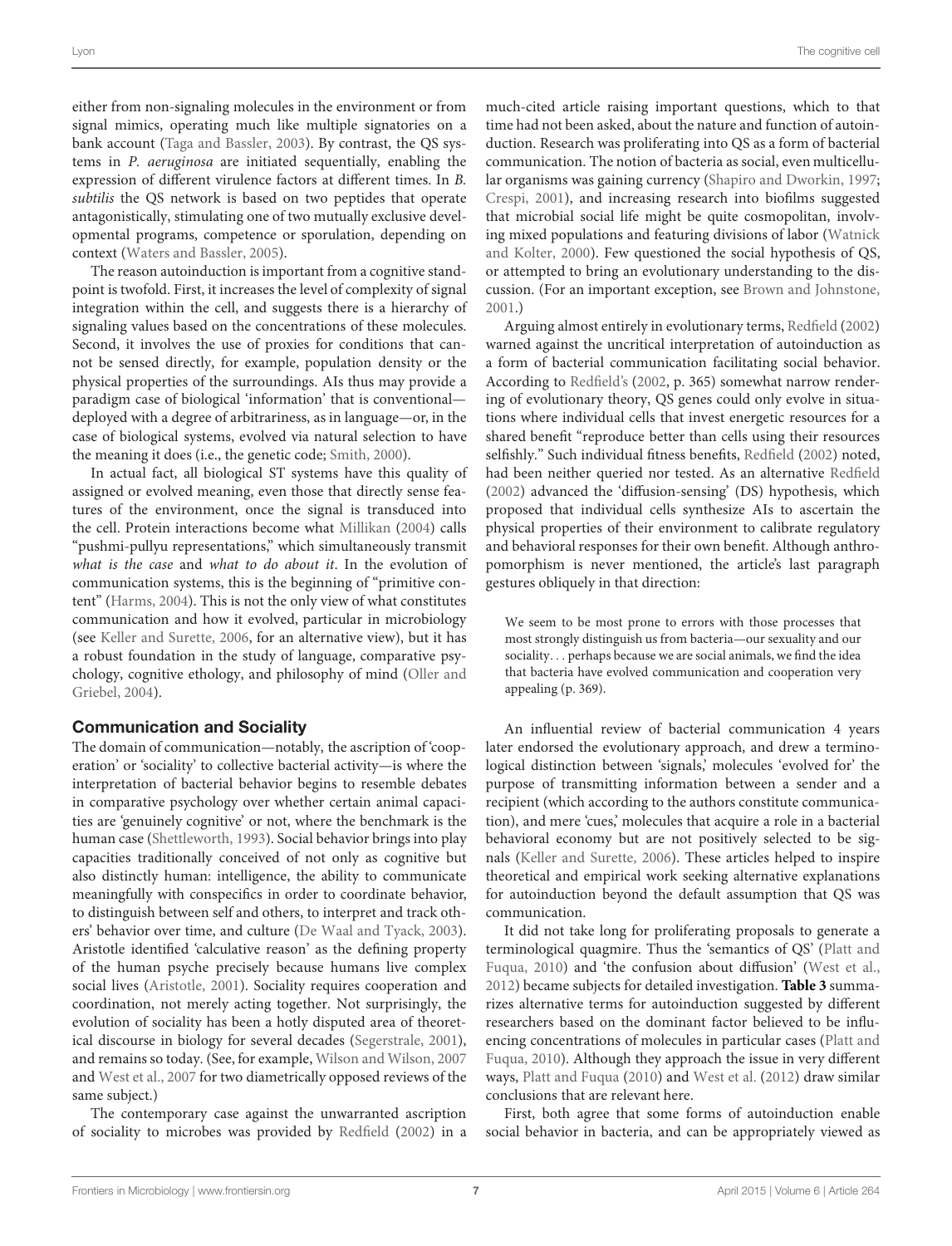<span id="page-7-0"></span>

| TABLE 3   Alternative terms for autoinduction based on dominant factors |
|-------------------------------------------------------------------------|
| influencing concentrations of AI molecules.                             |

| Factor                                                                                |  |  |  |  |
|---------------------------------------------------------------------------------------|--|--|--|--|
|                                                                                       |  |  |  |  |
| Local population density                                                              |  |  |  |  |
| Spatial organization of cells                                                         |  |  |  |  |
| Spatial organization and distribution of cells<br>in clumps                           |  |  |  |  |
|                                                                                       |  |  |  |  |
| Diffusion rates                                                                       |  |  |  |  |
| Limited diffusion due to enclosure                                                    |  |  |  |  |
| Limited diffusion due to enclosure                                                    |  |  |  |  |
|                                                                                       |  |  |  |  |
| Local cell density and diffusion rates                                                |  |  |  |  |
| Accumulated cue as determined by cell<br>density, production rate, and diffusion rate |  |  |  |  |
|                                                                                       |  |  |  |  |
| Cue stability due to pH conditions that vary<br>periodically                          |  |  |  |  |
|                                                                                       |  |  |  |  |

*(Source: [Platt and Fuqua, 2010,](#page-16-28) pp. 18, 383–387 trends in microbiology).*

communicative. Both cite experiments in *P. aeroginosa* as the only explicit attempts to test the social-signaling hypothesis, and these findings support the hypothesis. Second, both agree that terminological expansion has gone too far, and that QS is now so entrenched that it can be used generically, with the understanding that usage carries no social implications in the absence of further investigation.

However, from a theoretical standpoint, considerable work remains to be done, mainly because evolutionary theory is far from univocal on the issue of how social behavior and communication evolve. A treatment of this topic is beyond the scope of this article. I have argued elsewhere that bacterial sociality has much to teach evolutionary biologists as they refine the overarching framework of evolutionary theory, which is still very much a work in progress [\(Lyon, 2007\)](#page-15-29).

# Lifestyle Complexity **=** Signaling Complexity

There is a strong positive correlation between bacterial genome size and the number of different ST proteins a microbe can synthesize [\(Ulrich and Zhulin](#page-16-5), [2010\)](#page-16-5), as well as between the complexity of a bacterium's lifestyle and the number of ST pathways available to support its behavior and physiology [\(Galperin, 2005;](#page-14-2) [Ulrich et al.](#page-16-16), [2005\)](#page-16-16). Similarly, ECFs tend to be 'under-represented and often absent' in smaller bacterial genomes and 'over-represented' in bacteria with more complex lifestyles [\(Mascher](#page-15-19), [2013](#page-15-19)). Moreover, there appears to be a correlation between the complexity of the signaling pathways a bacterium possesses and the complexity of its behavior, although more research is needed to see if this observation holds generally.

According to the microbial signal transduction (MiST2) database [\(Ulrich and Zhulin](#page-16-5), [2010\)](#page-16-5), from which all of the following figures are derived, the largest and smallest genomes in the bacterial kingdom are found among the gamma-proteobacteria (see **[Table 2](#page-5-0)**.) The genome of *Buchnera aphidocola*, a symbiont

of aphids, is a mere 400,000 base pairs (0.4 Mbp), which express only three (3) 1CSs and no ECFs. The largest genome, weighing in at an imposing 39.10 Mbp, belongs to *Vibrio parahaemolyticus*, a pathogenic species that inhabits brackish saltwater and has the capacity to withstand digestion both by seafood and humans. *V. parahaemolyticus,* about which comparatively little is known, expresses 3,321 ST systems, 79% of which (*N* = 2,624) are 1CSs.

In contrast, consider the delta-proteobacterium *M. xanthus*, a social predator that inhabits soil, arguably one of the most complex ecosystems on the planet. Potentially the primate of the eubacteria, *M. xanthus* is renowned for its myriad collective behaviors, including structured, multidimensional swarming motility [\(Kaiser and Warrick](#page-15-30), [2014](#page-15-30)), pack-like predation [\(Berleman and Kirby, 2009\)](#page-14-23), and the use of chemical cues to lure faster-moving prey [\(Shi and Zusman, 1993](#page-16-29)), as well as a complex developmental sequence leading to fruiting body formation and sporulation. At 9.14 Mbp, the *M. xanthus* genome is one of the top 20 in size and expresses 687 ST systems, of which more than half (54%,  $N = 372$ ) are 2CSs. To date no other species, even those with complex ways of life, appears to have such a large proportion of 2CSs systems (see **[Table 2](#page-5-0)**).

In addition, *M. xanthus* has twice the number of ECFs as *V. parahaemolyticus,* providing greater flexibility in responding to stress [\(Ulrich and Zhulin](#page-16-5), [2010\)](#page-16-5). Moreover, it has an unusually large number of genes (97) involved in synthesizing serine/threonine protein kinases [\(Goldman et al., 2006](#page-14-24)), signaling proteins that are rare in prokaryotes but which are involved in a wide variety of processes in unicellular and multicellular eukaryotes. Inhibitors for eukaryotic protein serine, threonine and tyrosine kinases have been shown to inhibit development in *M. xanthus* to varying degrees.

Two decades ago, philosopher of science [Godfrey-Smith](#page-14-12) [\(1996\)](#page-14-12) proposed the environmental complexity thesis to explain 'the function of mind nature.' [Godfrey-Smith](#page-14-12) [\(1996](#page-14-12)) advanced the idea that the evolutionary ratchet driving cognition to more complex and powerful forms in some biological lineages is the complexity of the ecological niche they inhabit. While Godfrey-Smit[h](#page-14-25) [did](#page-14-25) [not](#page-14-25) [have](#page-14-25) [microbes](#page-14-25) [in](#page-14-25) [mind](#page-14-25) [\(see,](#page-14-25) [in](#page-14-25) [particular,](#page-14-25) Godfrey-Smith, [2002](#page-14-25)), it may be that bacteria provide the best test case of his thesis's fundamental assertion.

# **Motility**

Chemotaxis is the directed movement of one or more cells toward external conditions the organism(s) determine are more favorable for growth and survival, and away from conditions determined to threaten survival [\(Webre et al., 2003\)](#page-17-2). Although often studied and described in terms of discrete 'attractants' and 'repellents,' the assessment of valence by the cell that underlies CT in the presence of both has long been known to be non-linear even in simple laboratory setups [\(Adler and Tso, 1974](#page-13-5)), to say nothing of ecologically valid conditions. Bacterial motility takes several forms, but flagellar CT in *E. coli* was the first bacterial system of motility to be characterized in detail. Genes for the highly conserved methyl-accepting proteins of the *Che* system are genomic signpo[sts for identifying CT systems in other bacteria \(](#page-16-5)Ulrich and Zhulin, [2010](#page-16-5)).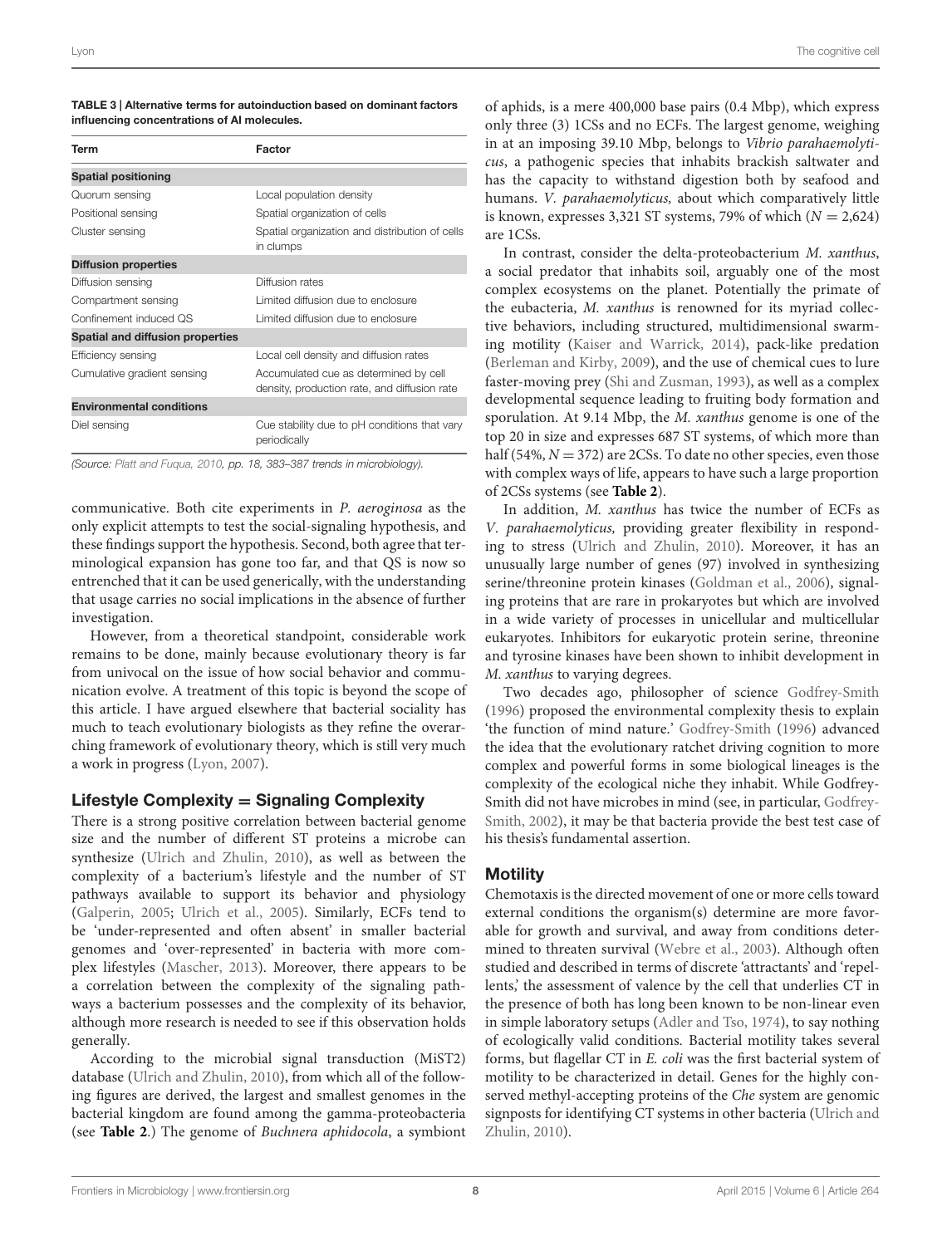Nevertheless, a stream of recent research into swarming motility in *M. xanthus* [\(Mignot et al.](#page-15-31), [2005](#page-15-31), [2007](#page-15-32); [Nudleman et al.,](#page-16-30) [2005](#page-16-30); [Mauriello et al., 2009b;](#page-15-33) [Nan et al.](#page-16-31), [2010](#page-16-31); [Kaiser and Warrick,](#page-15-34) [2011](#page-15-34), [2014;](#page-15-30) [Pathak et al.](#page-16-32), [2012\)](#page-16-32) has thrown light on very different processes of motility that involve vastly more components and produce much more observable behavior than flagellar rotation mediated by *Che* proteins.

Myxococcal swarming displays compelling similarities to flocking in birds, shoaling in fish and swarming in insects, the mechanisms of which have yet to be resolved in these animals [\(Wu et al.](#page-17-15), [2009\)](#page-17-15). Other features appear to have mechanistic and functional similarities to critical signaling pathways involved in developmen[t](#page-15-30) [in](#page-15-30) [animals,](#page-15-30) [notably,](#page-15-30) [Wnt](#page-15-30) [and](#page-15-30) [Hedgehog](#page-15-30) [\(](#page-15-30)Kaiser and Warrick, [2014\)](#page-15-30). Yet another feature—'resetting' a cytoplasmic pacemaker that regulates periodic reversal in cell direction [\(Kaiser and Warrick, 2014\)](#page-15-30)—appears (to this writer) to bear a functional resemblance to synaptic scaling in neurons, a process critical to memory and learning in animals with nervous systems [\(Turrigiano, 2008\)](#page-16-33).

Swarming motility in *M. xanthus* has long presented challenges to researchers. Swarming uses two types of motility system, initially believed to be for different styles of life, (S)ocial or (A)dventurous [\(Spormann, 1999](#page-16-34)). S-motility, the mechanism of which has been known for decades, involves type IV pili at the leading pole of the cell that retract, pulling the cell forward. Amotility, on the other hand, has defied adequate characterization, despite identification of about 40 genes involved in its implementation [\(Nan et al.](#page-16-31)[,](#page-15-30) [2010](#page-16-31)[\).](#page-15-30) [However,](#page-15-30) [recent](#page-15-30) [research](#page-15-30) [by](#page-15-30) Kaiser and Warrick [\(2014\)](#page-15-30) using fluorescent protein labeling and time-lapse microscopy has illuminated the role of A-motility in swarming, and helped to make sense of important work over the previous decade by several research groups.

This is what was known about swarming motility in *M. xanthus* before the time-lapse work. First, it is collective, involving large numbers of cells, and relatively structured. Propelled by type IV pili, individual cells tend to align with one another. A large-scale manifestation of this is rippling, believed to be a strategy for distributing nutrients from lysed prey [\(Berleman et al.,](#page-14-26) [2008](#page-14-26)). Although the proteins involved in myxococcal swarming are homologues of the classic CT proteins, the motility is not chemotactic [\(Dworkin and Eide](#page-14-27), [1983;](#page-14-27) [Kaiser and Warrick,](#page-15-34) [2011](#page-15-34)), which shows how similar proteins can function quite differently in similar contexts.

Second, cells in a swarm are constantly moving, periodically reversing direction in a cycle optimized to roughly 8 min, which appears to decrease the probability of collision as in shoals of fish or flocks of birds [\(Wu et al.](#page-17-15), [2009\)](#page-17-15). According to a computational model developed to generate predictions about periodic reversal, an 8-min reversal interval results in cell orientations correlating over 10 cell lengths (≈50 microns), whereas a 50-min reversal interval results in correlation over only three cell lengths, and only one cell length with no reversal. Experimental observation aligns so closely with the model's predictions that the probability of positive natural selection is high [\(Wu et al.](#page-17-15), [2009\)](#page-17-15).

Cell reversal appears to be somehow obligate to myxococcal life, not simply to motility. In the hundreds of motility mutants created since 1970, none to date has been unidirectional (Kaiser

and Warrick, [2011\)](#page-15-34). This may be because the continuous movement of cells in a swarm is necessary to facilitate access to oxygen (above) and nutrients (below), and thus to reduce intercellular competition [\(Kaiser and Warrick](#page-15-34), [2011\)](#page-15-34).

Third, the gliding motility of non-motile cells can be restored through complementation [\(Velicer et al., 2002](#page-17-16)). Whereas in other social species, (e.g., honeybees, primates) 'cheaters' or 'freeloaders' are punished to keep them cooperating for collective benefit [\(Putterman](#page-16-35), [2010\)](#page-16-35), in swarming *M. xanthus* they appear to receive assistance. Complementation takes place through the efficient physical exchange between two cells of outer membrane lipoproteins necessary for motility, the S-motility protein Tgl and the A-motility protein CglB [\(Nudleman et al.](#page-16-30), [2005;](#page-16-30) [Pathak et al.](#page-16-32), [2012](#page-16-32)).

Exchange is effected through the alignment and transient attachment of focal adhesion clusters (FACs), complexes of at least 15 known proteins located on the sides of the cell's leading half—not the leading pole, as in CT [\(Mignot et al.](#page-15-32), [2007](#page-15-32)). When cells reverse direction the FACs retain their position on the leading half by relocating to the trailing half, along with S-motility proteins and type IV pili [\(Mignot et al.](#page-15-31), [2005,](#page-15-31) [2007\)](#page-15-32). In short, the motility apparatus of the cell is constantly changing position during swarming.

Cell reversal, together with S-motility and FAC relocation during cell reversal, are regulated by a 'pacemaker' protein cluster located in the cytoplasm comprising three proteins of the Frz chemosensing pathway, the receptor for which is FrzCD [\(Kaiser and Warrick](#page-15-34), [2011\)](#page-15-34). The size, number and location of the Frz-clusters are constantly changing, or oscillating, and when cells make side-to-side contact, the Frz-clusters transiently align [\(Mauriello et al.](#page-15-35), [2009a\)](#page-15-35). Frz-cluster number correlates with the frequency of cellular reversal: fewer clusters are found in hypo-reversing mutants, while more clusters are found in hyperreversing mutants [\(Mauriello et al.](#page-15-35), [2009a](#page-15-35)). [Wu et al.](#page-17-15) [\(2009](#page-17-15)) hypothesize that the *frz* genes "are part of a reversal clock" that operates a "reversal switch" driven by the small G protein MglAB, which induces the change in gliding direction. How the cytoplasmic pacemaker is connected to the cell surface remained unclear, although [Nan et al.](#page-16-31) [\(2010](#page-16-31)) described a complex of proteins required for gliding that spanned the cytoplasm, inner membrane and periplasm and included the A-motility protein CglB.

Finally, swarms are different from colonies. Swarming motility depends on growth—it ceases when growth ceases—but swarms expand mainly by movement, not growth [\(Kaiser and Warrick](#page-15-34), [2011](#page-15-34)). Although cells in a swarm are in all stages of the growth cycle, only 10% of swarm expansion is shown to be due to growth, whereas in [a colony 90% of expansion is growth-related \(](#page-15-34)Kaiser and Warrick, [2011\)](#page-15-34).

The remainder of the section, which is derived entirely from [Kaiser and Warrick](#page-15-30) [\(2014\)](#page-15-30), describes what time-lapse microscopy of cells with fluorescent-labeled proteins revealed about what goes on in myxococcal swarms.

First and foremost, swarming *M. xanthus* don't just move, they build two types of structures, the function of which are unclear: planar rafts, which have flat tops, and rounded mounds, which have five layers. Periodically, the cells on the top layer of the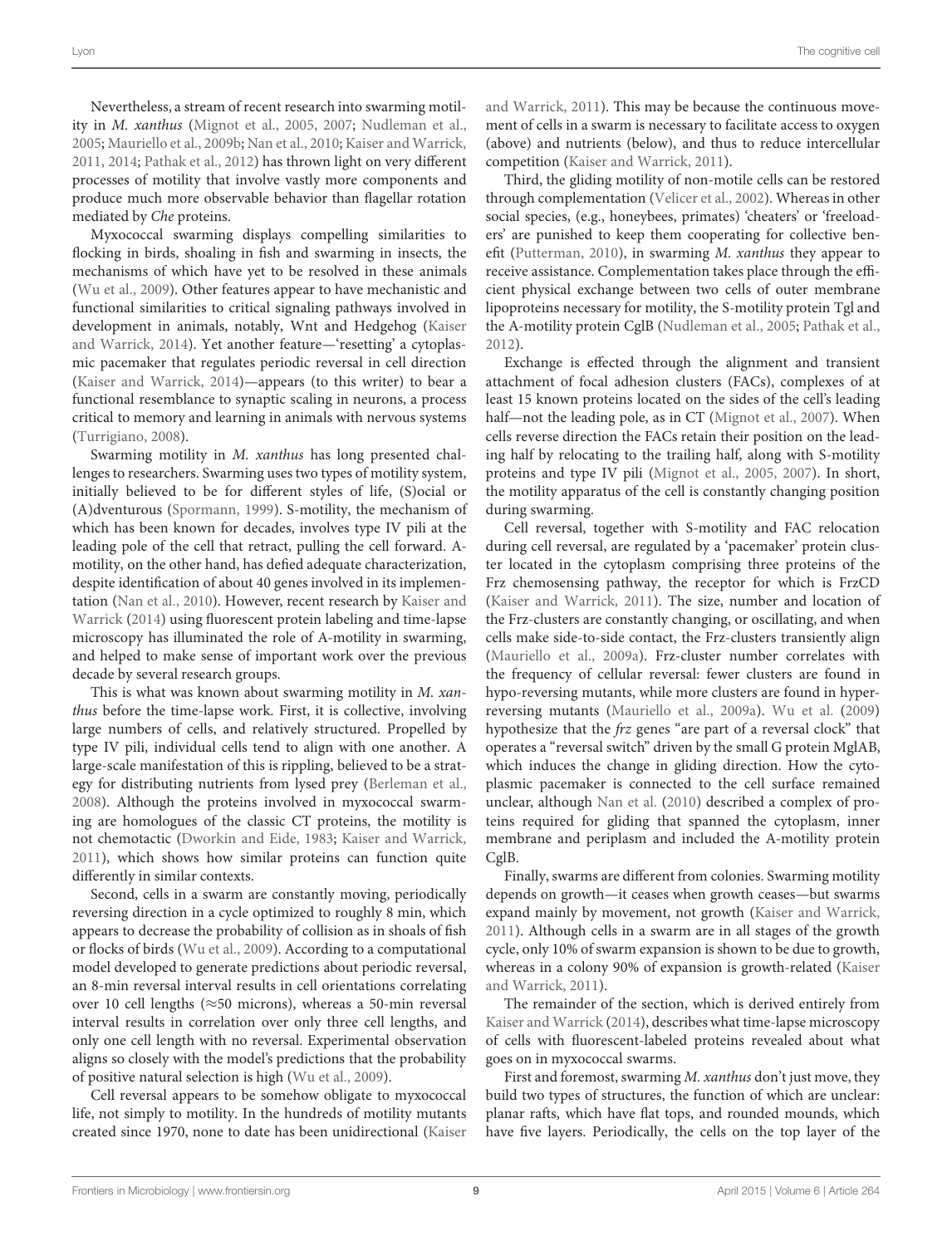mounds translocate in an explosive, synchronized descent to the peripheries of the fourth layer. The explosive descent appears to be the result of a synchronized and simultaneous inhibition of all motility engines, A and S. From their new position the translocated cells slowly and asynchronously begin the climb to the top again, using pili-driven S-motility. When they have reached the top layer, the cells align into a compact arrangement as a result of A-motility signal proteins. The entire process takes about 14 min.

The mechanism by which this occurs is unknown, but what appears to take place is this. At low cell density, the FACs assemble on the sides of the leading half of the cells. The FACs then vanish and relocate to the trailing half, which upon cell reversal becomes the leading half. At high cell density, cells transiently attach to one another, side-by-side, as they move in the opposite [direction](#page-15-30) [along](#page-15-30) [their](#page-15-30) [lo](#page-15-30)ng axes, bringing the FACs into alignment.

Kaiser and Warrick [\(2014\)](#page-15-30) hypothesize that pairing facilitates passage of a signal between cells involving CglB and other Amotility proteins (as per [Nudleman et al., 2005;](#page-16-30) [Pathak et al.](#page-16-32), [2012](#page-16-32)). Supporting earlier observations of a motility complex, CglB proteins are found in all of the compartment spaces of the bacterium from the outer member to the periplasm and peptoglycan succulus to the cytoplasm, where the Frz-cluster pacemakers are located [\(Kaiser and Warrick, 2014](#page-15-30)). If the mechanism operates similarly to Wnt signaling in eukaryotes, as the researchers propose, the four levels of layering could allow Cglb proteins to pass the signal sequentially from one compartment space to another, providing a high degree of specificity between the upstream and downstream binding partners as well as with the intracellular compartment.

The signaling synchronizes the Frz-cluster pacemakers in the cell pair, which brings them into phase, effectively 'resetting' both cells to the average value of their pre-connection phases, a mechanism reminiscent of the scaling of synaptic firing potentials in neurons to ensure that overstimulation of one synapse does not distort the functioning of the network [\(Turrigiano, 2008\)](#page-16-33).

Pairing is followed by cell reversal, which allows the cells to separate and move in a new direction, thus enabling the signal (whatever it is) to be spread, and the cells to become synchronized, which is necessary for coordinating the explosive descent. Thus, as [Kaiser and Warrick](#page-15-34) [\(2011](#page-15-34), p. 1309) observe: "Every cell in a mound should be available for pairwise signaling, cells in each layer are in contact with one another, and cells in a mound are able to move from one layer to another." CglB is critical to this dynamic process of construction: CglB mutants can swarm but they cannot build.

In short, the sensorimotor activity of *M. xanthus* is astonishingly complex, and understanding this behavior may throw light on the sensorimotor behavior of social animals, such as birds, fish, and insects.

# Predicting What Comes Next: Memory, Learning and Anticipation

Traditionally it was thought that, however, complex their signaling machinery, all bacteria can do is sense and respond to ensure that existential parameters stay within the range of tolerance for survival and reproduction [\(Freddolino and Tavazoie, 2012\)](#page-14-13). A

growing body of evidence in the past decade suggests that bacteria are not simply backward-looking responders to stimuli already past—an assumption long-discredited in animals [\(Cahill et al.](#page-14-28), [2001\)](#page-14-28)—but are dynamic predictors actively oriented toward what com[es next](#page-14-29) [\(Tagkopoulos et al., 2008](#page-16-18)[;](#page-14-29) [Mitchell et al.](#page-16-17), [2009;](#page-16-17) Goo et al., [2012\)](#page-14-29).

In all animals and plants [\(Trewavas](#page-16-36), [2014\)](#page-16-36), the ability to predict is predicated on memory and learning, which can take place within the life of an organism or across generations through epigenetic inheritance [\(Jablonka and Raz, 2009](#page-15-36)), very likely the basis of many evolved traits. Circadian entrainment of physiological processes to the planet's most regular large-scale change—the daily cycle of light and dark—is a well-known class of evolved eukaryotic mechanisms that displays this anticipatory property. Thus far the only prokaryotes found to possess a proper circadian clock are photosynthetic cyanobacteria [\(Ouyang et al.](#page-16-37), [1998;](#page-16-37) [Dvornyk et al., 2003](#page-14-30)), in which the phosphorylation state of *kai* proteins, not genetic transcription and translation, constitute the memory of elapsed time [\(Nakajima et al., 2005\)](#page-16-38). The hemi-methylated state of DNA just after replication is an example of a genetic substrate for memory<sup>4</sup>. The key question, then, is whether and how bacteria remember and learn, and to what extent these capacities are relevantly like memory and learning in more complex animals.

#### **Memory**

Memory, typically the capacity to retain information acquired during the organism's lifetime for a period sufficient to affect behavior, is part of the bedrock of cognition [\(Hilgard](#page-15-37), [1980\)](#page-15-37). For centuries memory, especially in its long-term modes, has been intrinsic to the anglophone concept of 'mind' [\(Earle, 1881\)](#page-14-31). As stated earlier, the idea that bacteria exhibit some form of memory, or '[memory effects,' is now four decades old \(](#page-15-10)Macnab and Koshland, [1972;](#page-15-10) [Adler and Tso](#page-13-5), [1974](#page-13-5); [Brown and Berg](#page-14-32), [1974\)](#page-14-32).

In his seminal explication of the RR model, [Koshland](#page-15-16) [\(1977\)](#page-15-16) describes the duration of protein phosphorylation as a bacterium's memory because the period of modification effectively holds information about the state of the environment at a particular time, and the capacity to retain information, however, fleeting, is "no less real or useful to the bacterium than the memory of humans is to their behavior." On the model proposed by [Koshland](#page-15-38) [\(1980a](#page-15-38)), bacterial memory is "encoded in the enzymes that form and remove the RR." Importantly from the standpoint of comparison with animals, the temporal duration of bacterial memory is not fixed, but is constituted (in CT proteins at least) by the difference between "a fast excitation process and a slow adaptation process," which depends crucially on the strength and salience [of the stimulus and the pathway involved \(](#page-16-39)Morimoto and Koshland, [1991](#page-16-39)). The duration of response memory thus varies greatly among different chemotactic proteins, from seconds to more than 5 min [\(Yamamoto et al.](#page-17-17), [2005\)](#page-17-17), the observational limit in the cited study. Moreover, chemotactic proteins may have multiple modifiable sites, suggesting the possibility of signalling and memory at different time-scales even within a single pathway [\(DeFranco and Koshland, 1980](#page-14-33)).

<span id="page-9-0"></span><sup>4</sup>I am indebted to Klaas J. Jan Hellingwerf for this observation.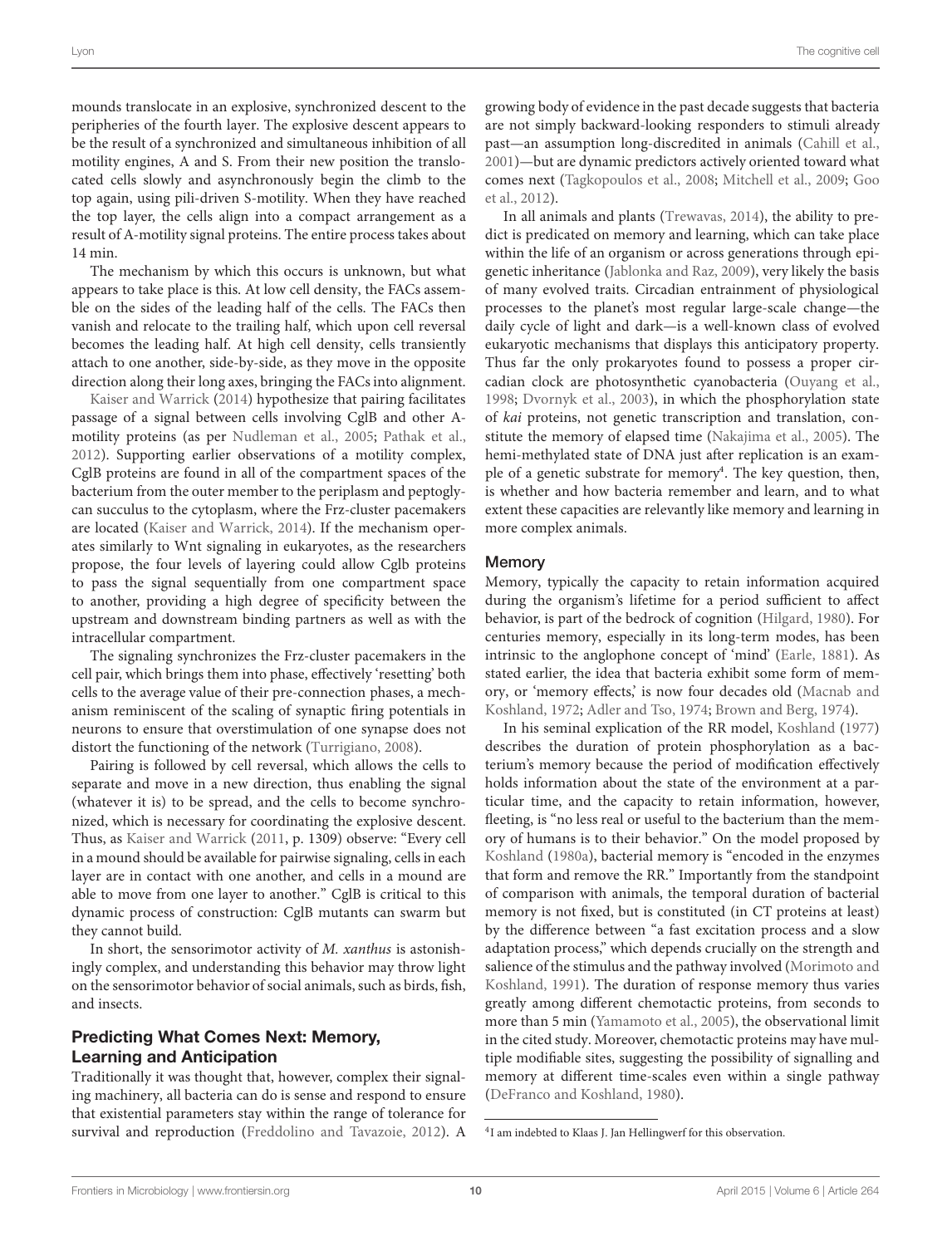[Morimoto and Koshland](#page-16-39) [\(1991](#page-16-39)) proposed a physiological distinction between short-term and long-term cellular memory, using the RR concept as a memory parameter. In the model *shortterm memory* occurs when "stimuli evoke a transient elevation of the [amount of the] RR" in the cell, which "gradually returns to its initial value" when the stimulus is removed. *Long-term memory* occurs when "presentation of a second stimulus occurs before the initial response has returned to the baseline," and "[s]uch stimulation results in a successive increase in the RR, which takes longer to return to baseline" (p. 2061). In Kandel's work with *Aplysia*, the neuronal comparison that inspired Koshland, smallmolecule neurotransmitters act rapidly because they are degraded and removed from the synaptic cleft by neuronal reuptake mechanisms, whereas neuropeptides passively diffuse away, and have longer-lasting effects [\(Kandel and Abel, 1995](#page-15-39)).

While protein dynamics are clearly important in memory processes in vertebrates and invertebrates, long-term memory in mammals, including humans, requires stable changes in neuronal structure. DNA methylation is now recognized as the mechanism by which such changes occur [\(Day and Sweatt](#page-14-34), [2010](#page-14-34)). DNA methylation in general and chromatin remodeling in particular are also the mechanisms by which epigenetic learning takes place in vertebrates and invertebrates, allowing an organism's experience in one generation to be incorporated into the adaptive repertoire of subsequent generations [\(Jablonka and Raz, 2009](#page-15-36)), particularly in relation to stress [\(Franklin et al., 2010](#page-14-35)). Epigenetic inheritance has been shown to modify stress responsiveness of bacteria [\(Veening et al., 2008;](#page-16-40) [Chen et al., 2014](#page-14-36)).

Significantly, because stressful circumstances require immediate remedial action in a way attractive circumstances do not, in humans and other mammals memories for adverse events tend to be much stronger than those for positive events [\(Baumeister et al.,](#page-13-12) [2001](#page-13-12)), which is why aversive conditioning is such a powerful tool.

## Learning

In humans short-term and 'working' memory ranges from seconds to minutes, long-term memory from hours to decades [\(Terry, 2005\)](#page-16-41). Long-term memory is often indistinguishable from non-associative learning, a type of learning in which "presentation of a particular stimulus alters the strength or probability of a response according to the strength and temporal spacing of the stimulus" [\(Rosenzweig et al.](#page-16-42), [1996](#page-16-42), p. G-17). Nonassociative learning includes *sensitization*, the amplification of a response following presentation of a stimulus, and *habituation*, the attenuation or extinction of a response to a stimulus upon repeated presentations [\(Shettleworth](#page-16-12), [1998\)](#page-16-12). Habituation and sensitization have both been demonstrated in bacterial CT [\(Koshland et al., 1982](#page-15-40); [Stock, 1999](#page-16-43); [Porter et al.](#page-16-44), [2011\)](#page-16-44)—a discovery that "gave some neurophysiologists apoplexy, because they believed that a nervous system" was required [\(Taylor](#page-16-45), [2004](#page-16-45), p. 3761).

The operation of artificial and real neural networks depends on memory and non-associative learning effects, and the idea began to circulate that the ST systems of a bacterial cell might func[tion as a neural network](#page-14-15) [\(Bray](#page-14-37)[,](#page-14-15) [1990](#page-14-37)[,](#page-14-15) [1995](#page-14-38)[,](#page-14-15) [2009;](#page-14-0) Hellingwerf et al., [1995\)](#page-14-15). Signal amplification is required for learning by neural networks, so a group of Dutch researchers decided to test the idea that *autoamplification* of genes in certain 2CSs, which further stimulates ST component production, might result in learning effects [\(Hoffer et al.](#page-15-41), [2001\)](#page-15-41). Memory storage in animals with nervous systems was long thought to involve a mechanism involving an autophosphorylating protein kinase and paired phosphatase that operate together as a bistable switch [\(Lisman](#page-15-42), [1985\)](#page-15-42).

The *pho* regulon of *E. coli*, which operates to detect the metabolically critical nutrient  $P_i$  through the canonical PhoR/PhoB 2CS, was selected as the signaling pathway for experimentation [\(Hoffer et al., 2001\)](#page-15-41). Upon stimulation the histidine kinase PhoR autophosphorylates and transfers phosphoryl groups to the cognate RR PhoR, which targets the *pho* operon, which then amplifies production of the two components. Thus signaling through PhoR/PhoB boosts production of the transduction components.

Cells from an exponentially growing population of *pho*A mutants were incubated first in a P<sub>i</sub> limited medium (for 45 min at 42 $\degree$ ), then in a high P<sub>i</sub> medium (for 1 h at 30 $\degree$ ). Later, the cells were transferred to  $P_i$  limited medium and incubated at 30 $^{\circ}$ . The speed at which alkaline phosphatase production was induced, enabling the cell to scavenge traces of  $P_i$  or phosphorylated compounds from the environment, was then measured.

As hypothesized, the cells previously incubated in the Pi limited medium responded to the new limiting conditions faster than the control cells incubated exclusively in the high Pi medium. The faster response time correlated with the accumulation of ST components, a good probability that the response was the result of operon autoamplification rather than "a consequence of unspecific physiological effects." Moreover, the learning behavior was "mechanistically and effectively different from the adaptation effects observed in CT," and appeared to resemble immune system learning [\(Hoffer et al.](#page-15-41), [2001\)](#page-15-41).

Another series of experiments involving *B. subtilis* are similarly indicative of non-associative learning. [Wolf et al.](#page-17-18) [\(2008](#page-17-18)) selected *B. subtilis* for its sensitivity to environmental conditions and the well-known mechanisms governing sporulation. These mechanisms, triggered as part of a stress response, exhibit switchlike bistability, the basis of memory effects in computers, some physical compounds (i.e., magnetized iron), and neuronal activity in animals. Bistability is believed to have a role in human memory, particularly working memory [\(Durstewitz et al.](#page-14-39), [2000\)](#page-14-39), but it has also been implicated in memory-associated processes in cellular [plasticity and differentiation, e.g., in bone marrow \(](#page-17-19)Wang et al., [2009](#page-17-19)).

Sporulation is an irreversible, energetically costly process of morphological and functional differentiation initiated as a last resort under starvation conditions [\(Dworkin and Losick](#page-14-40), [2005](#page-14-40)) or a 'bet-hedging' strategy when nutrient supplies deteriorate [\(de Jong et al., 2011\)](#page-14-41). The developmental sequence unfolds over 8 h, and results in the formation of specialized cells resistant to heat, chemical and UV stress. This involves the death of a significant proportion of the population, so the existential ramifications of movement toward sporulation are profound (for the survival of individual cells, at least), even before commitment becomes irreversible [\(Gonzalez-Pastor et al.](#page-14-42), [2003](#page-14-42)).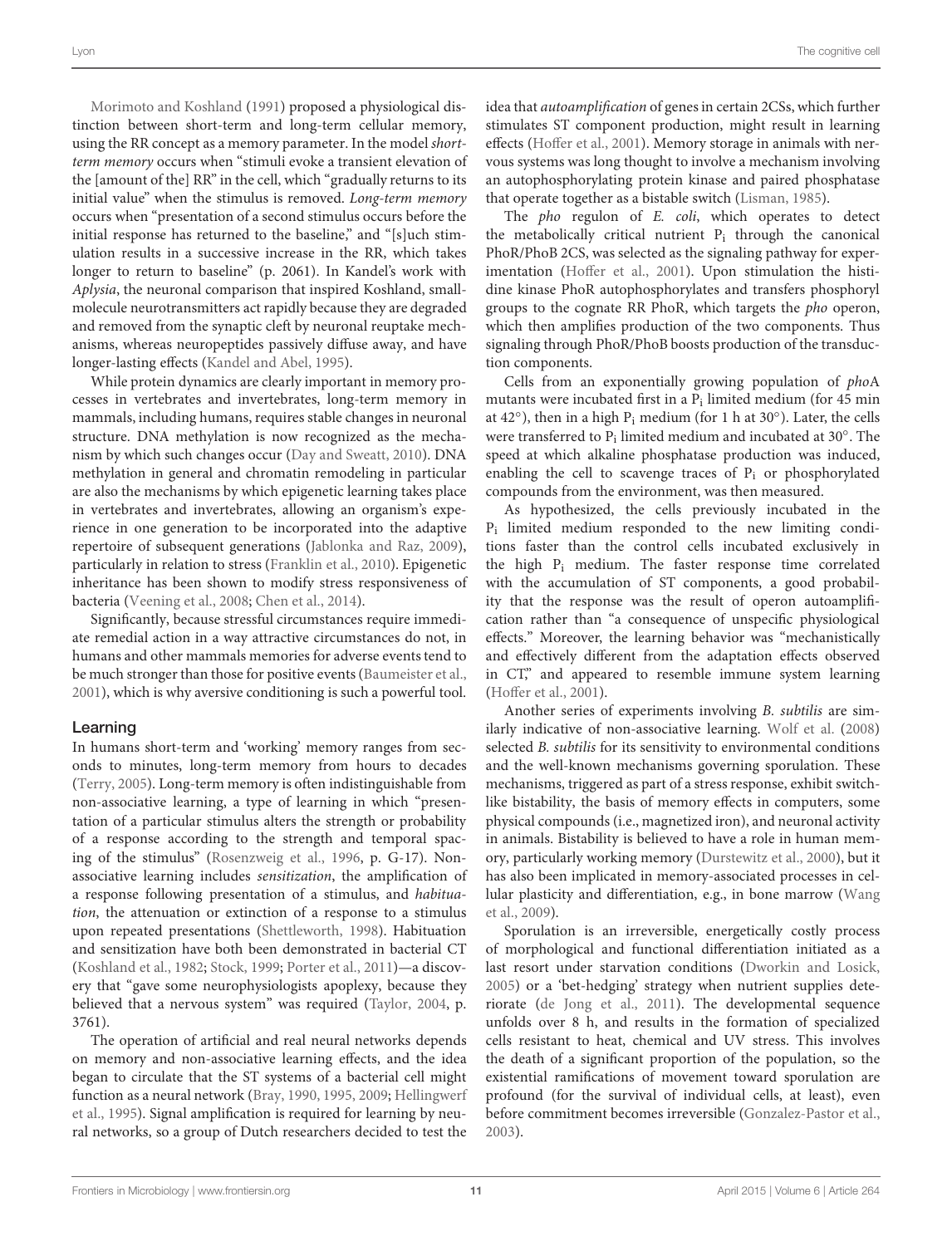Three different strains of *B. subtilis* were grown under 10 different conditions, which varied according to the nutrient richness of the growth medium (rich and less-rich) and the density to which the population was allowed to grow, of which there were five classes [\(Wolf et al., 2008\)](#page-17-18). In addition to a wild-type control, two fluorescent 'reporter' strains were created to measure three variables: (1) commitment to sporulation, a bistable process indicated by SpoIIE expression; (2) synthesis of AprE, a degradative enzyme that breaks down food sources, functions as a nutrient locator in deprived conditions, and shares many regulators with sporulation, but has a different expression pattern and is not believed to be bistable; and (3) growth, an indicator of general fitness.

After the growth period, the 30 different cell populations were sorted into identical densities and exposed to a common stressor, a starvation salt medium known to induce sporulation. Every 15 min for 24 h the 30 samples were measured in relation to growth, AprE synthesis, and commitment to sporulation (SpoIIE expression). Although [Wolf et al.](#page-17-18) [\(2008\)](#page-17-18) defined short-term memory effects as those measured within the first 11 h following exposure to the stress medium, in humans this timescale already would be said to involve long-term memory.

The study found that differences in life history gave rise to differences of varying strength in patterns of behavior relative to three variables (SpoIIE expression, AprE synthesis and growth) following a common stressor. Some of these effects lasted up to 36 h, far beyond the measurement period, which could either indicate 'lifelong' memory or the beginning of epigenetic memory across generations.

The data also suggest that memory strength and persistence are highly correlated with the energetics of survival. Growth medium was a better predictor of subsequent behavior than the density to which the original population was grown. Cells grown on the less-rich medium prior to exposure to the starvation salts pursued a more aggressive strategy. On average they grew "very fast" after exposure, induced AprE synthesis "after a brief lag," and continued to grow even as the sporulation machinery switched on. By contrast, cells grown in the richer, Luria broth medium "seem[ed] to adopt a wait-and-see strategy," did not grow and delayed sporulation and AprE synthesis "for many hours."

As noted earlier, the finding that sporulation dynamics triggered by worsening circumstances exhibited "the most memory" [\(Wolf et al.](#page-17-18), [2008\)](#page-17-18), despite involving the most energetically costly and far-reaching changes in the population, is consistent with results in human psychology and animal behavior [\(Lyon, 2014](#page-15-13)). Similarly, recent studies demonstrating anticipatory behavior in bacteria involve responses to predictable stressors.

## Prediction

The ability to anticipate and pre-emptively respond to regular changes in the environment confers a considerable fitness advantage, and has been observed in bacteria quite apart from circadian periodicity. Fruiting body formation in *M. xanthus* in the presence of nutrients from prey displays a predictive quality [\(Berleman and Kirby](#page-14-43), [2007](#page-14-43)). Fruiting body formation was long assumed to be a response to the stimulus of starvation, because that is how it is commonly induced for experiment,

but [Berleman and Kirby](#page-14-43) [\(2007](#page-14-43)) found that a mere 'step down' in nutrients, not depletion, is sufficient to initiate the process, which ceases if nutrient availability increases. Nevertheless, only recently has anticipatory behavior been explicitly tested in bacteria using as cues predictable environmental changes across the life cycle.

*Escherichia coli* inhabits several ecological niches during its life cycle, from water, sediment and soil to the mammalian gastrointestinal tract [\(Mitchell et al., 2009](#page-16-17)). To determine whether *E. coli* signaling networks are capable of predictive behavior "in a fashion similar to metazoan nervous systems," [Tagkopoulos et al.](#page-16-18) [\(2008,](#page-16-18) p. 1313) tested strains under conditions mimicking the transition from the outside world to the gastrointestinal tract of a mammalian host. As they enter the oral cavity cells immediately experience rising temperatures up to 37◦. As they transition to the gut available oxygen drops precipitously to anaerobic conditions. If the homeostatic (sense-respond) framework is correct, *E. coli* should not repress respiration until a drop in oxygen is detected. On the other hand, if enteric bacteria are capable of dynamic predictive behavior, rising temperatures should induce respiratory repression.

This is precisely what the studies showed. Exposure to temperature upshift, from 25◦ to 37◦, not only induced the heat shock response regulon, but also strongly repressed genes encoding components of the molecular machinery for aerobic respiration, rapidly reprogramming to anaerobic mode. Similarly, a downshift in temperature (mimicking the organism's excretion from the host) initiated the return to aerobic respiration. The two responses are so tightly coupled that strains were evolved in the laboratory to reverse the sequence of expression; a downshift in oxygen activated the heat shock response in the evolved strain [\(Tagkopoulos et al.](#page-16-18), [2008](#page-16-18)).

Tight coupling of the two pathways in combination with susceptibility to alteration in the sequence of expression suggests a high probably of crosstalk between the signaling pathways. In the second series of experiments, crosstalk between two metabolic pathways in *E. coli* were not merely decoupled but completed dissociated [\(Mitchell et al.](#page-16-17), [2009](#page-16-17)). These discoveries would have been impossible without taking the organism's habitat and ecology into account [\(Tagkopoulos et al., 2008](#page-16-18)).

In the mammalian GI tract *E. coli* is exposed to nutrient sugars in a sequence: first lactose, then maltose. [Mitchell et al.](#page-16-17) [\(2009\)](#page-16-17) confirmed that in the presence of lactose, transcription of the pathways for metabolizing maltose begins before maltose is detected. The dependency is asymmetrical, however. Exposure to maltose does not induce lactose utilization. Furthermore, in evolutionary experiments with a conditioning regime in which maltose does not follow lactose, over 500 generations *E. coli* loses the ability to predict the ecologically important sequence, but not the ability to utilize maltose. When maltose is detected, physiology is still modified for its metabolism in the evolved strains. What was lost during laboratory evolution, the researchers conclude, is "the asymmetrical cross talk between the two pathways" (p.221).

The third set of predictive experiments tested responses to QS in three species of proteobacteria with radically different lifestyles: *Burkholderia glumae,* a rice pathogen; *Burkholderia*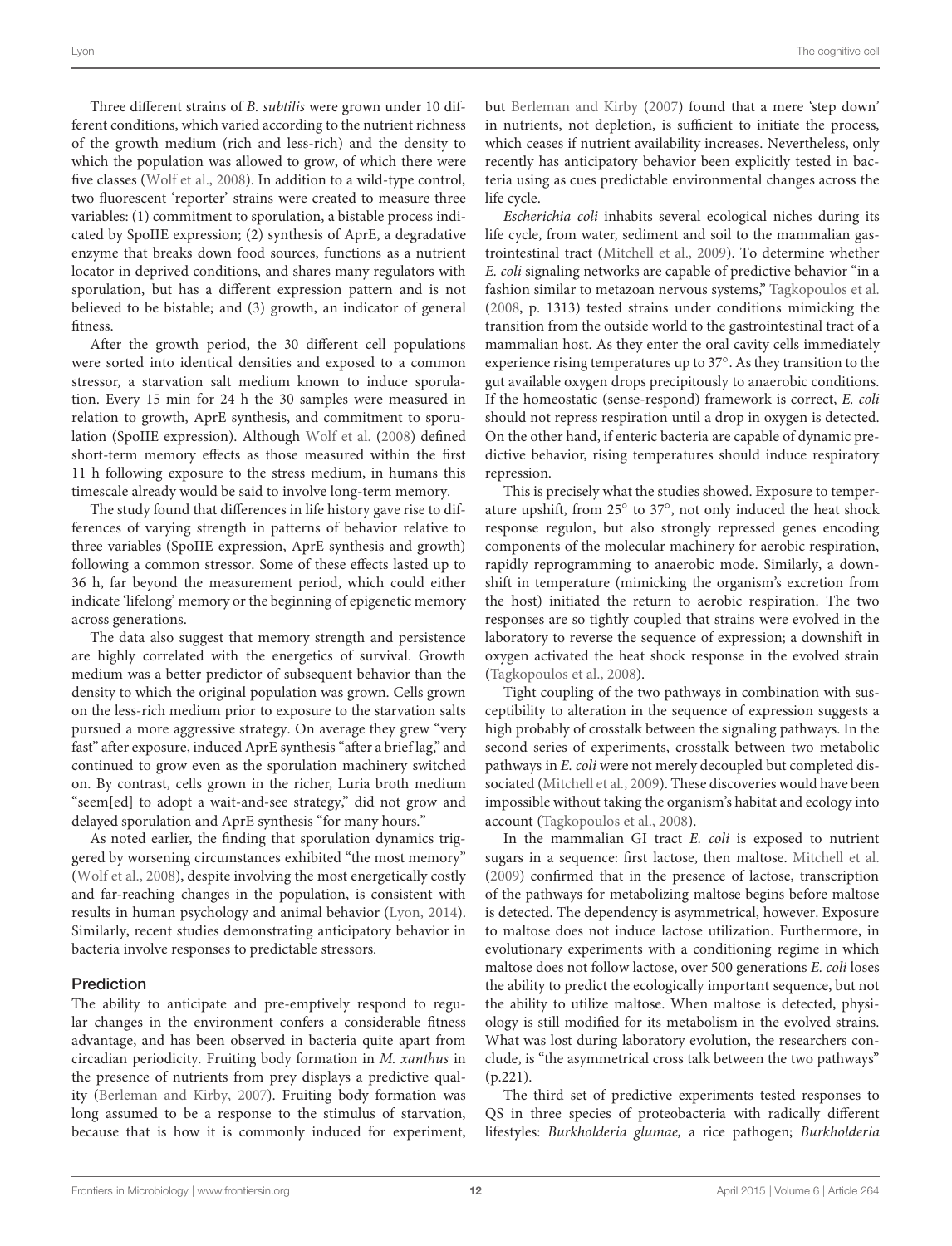*pseudomallei,* a human pathogen; and *Burkholderia thailandensis,* non-pathogenic saprophyte [\(Goo et al., 2012](#page-14-29)). QS signaling is an indicator of increasing cell density but could also predict the limits of population carrying capacity. In all three species, QS induced physiological preparation for stationary phase, survival of which requires the alteration of global metabolic processes. In contrast to QS-intact strains, QS mutants showed "massive and rapid population crashes," which began shortly after commencement of the stationary phase. The cause of the population crash proved to be ammonia-related alkaline toxicity due to amino acid catabolism associated with stationary phase.

While both QS-competent and QS-mutant cells produced ammonia at roughly similar rates, the QS-competent strains were protected from catastrophe by QS-mediated production of oxalate, which counteracts base toxicity. Oxalate is produced at neutral pH, which suggests that QS-dependent "anticipatory production" of oxalate is not induced by a pH-dependent regulatory mechanism. The authors conclude the results "show that QS can function to allow anticipation of overcrowding and promote bacterial survival at maximum population carrying capacity, and provide insight into how QS bacteria have evolved to control both public and private goods," namely, oxalate production and cell survival [\(Goo et al.](#page-14-29), [2012,](#page-14-29) p. 19778).

Based on these and other findings, [Freddolino and Tavazoie](#page-14-13) [\(2012\)](#page-14-13) assert that the homeostatic paradigm can no longer sustain an appropriate understanding of cellular behavior, whereas a 'predictive-dynamic framework' is more explanatory. They conclude (correctly, in my view) that regulatory networks in microbes and neural networks in metazoans have essentially the same function, and that microbiologists are now moving into behavioral territory previously occupied by animals with nervous systems. Whether these also share mechanisms with similar design principles remains to be seen.

A cautionary note must be sounded, however. Researchers in two of the studies described here [\(Tagkopoulos et al., 2008](#page-16-18); [Mitchell et al., 2009](#page-16-17)) claim their discoveries are demonstrations of associative learning. However, conditioning in these cases is clearly epigenetic. Whether this will count as 'genuine conditioning' remains an open question. Also, [Tagkopoulos et al.](#page-16-18) [\(2008](#page-16-18)) claim that one of the implications of their research is that bacteria possess internal models or representations of the environment. The existence of representations and models, except in a metaphorical sense, is still open to debate even in humans (see, for example, [Bechtel, 1998;](#page-13-13) [van Gelder, 1998](#page-16-46); [Haselager et al.](#page-14-44), [2003](#page-14-44)), so microbiologists need to be careful.

## Putting it All Together: Signal Integration

So how does an individual bacterium integrate the information from a dizzying array of signaling pathways—sensorimotor, physiological, chemosensory, and communicative—into a coherent adaptative response? The short answer is we don't know. This is perhaps the greatest challenge facing work in this field. We have already seen how cross talk can link substantially different signaling pathways (heat shock and respiration) to enable cells to predict regular changes in their habitat, but the mechanism is unknown. Mathematical or computational frameworks for modeling specific signaling pathways are proliferating, well, like

#### <span id="page-12-0"></span>BOX 2 | Implications for future research.

Object sensing. James Shapiro described as "the greatest paper nobody has read."∗ [Dworkin](#page-14-14)'s [\(1983](#page-14-14)) report of the directed movement of *M. xanthus* swarms toward three-dimensional objects in multiple experiments. The swarms moved toward biologically salient objects (a clump of prey cells) but also toward chemically inert objects (sterilized glass beads). These experiments should be replicated, and, if the findings are confirmed, the mechanism investigated. It would be interesting to see whether previously uncharacterized photoreceptors are involved.

Bistability. Given the critical importance of bistability to cognition in more complex animals, what light can bistable regulatory networks in bacteria throw on the phenomenon, including its role in perception, learning and memory?

Endogenous activity. One of the greatest recent challenges to the classical computational view of cognition has been the discovery of endogenous, often oscillatory activity in the brain independent of external stimuli [\(Bechtel](#page-13-14), [2012\)](#page-13-14). Can oscillatory activity in regulatory circuits governing prokaryotic behavior tell us anything about the processes involved in endogenous brain activity?

Nanobrain. The cluster of chemoreceptors that governs motility (and other behaviors?) in *E. coli* provides a relatively tractable model for understanding how signals from multiple sources can be integrated into a behavioral response but still presents a monumental challenge.

Valence. Virtually nothing is known, in bacteria or humans, about how combinations of external stimuli of differing valence are integrated with interoceptive cues into a coherent behavioral response. Even more basically, hardly any information exists on the power spectrum (i.e. intensity and frequency) of signals to which any microorganism in any natural environment is exposed, except for circadian (24-h) frequency. Well-characterized stress responses in prokaryotes, particularly those in which multiple behavioral options exist, provide potentially productive platforms for investigation.

Memory and learning. Bacterial memory is yet to be properly investigated, and the mechanisms by which it occurs definitively characterized in different species. The possibility of associative learning in prokaryotes also remains terra incognita. *M. xanthus* may prove a good candidate for such exploration, given the unusually large number of genes (97) involved in producing serine/threonine protein kinases (STPK) in this diverse predator [\(Goldman et al.](#page-14-24), [2006](#page-14-24)). CaMKII is an STPK capable of autophosphorylation that is involved in multiple signaling cascades involved in homeostasis in animals, and also is thought to be important in human memory and learning. It would be interesting to see if there is any sequence homology between CaMKII and any of the myxobacterial STPKs.

Communication. The ability of QS molecules to participate in modifying the behavior of dispersed cells, particularly in relation to stress, has led to the suggestion that they ma[y be precursors of hormonal messengers in animals, and indeed some homologies have been identified, for example, between AHLs and ghrelin \(](#page-16-47)Tizzano and Sbarbati, [2006](#page-16-47)). Hormones, particularly those associated with the HPA axis, are major mediators of cognitive, affective and motive function in humans, [\(Vedder](#page-16-14), [2008\)](#page-16-14). The HPA axis, in turn, is the major mediator of the stress response in humans. Is there an evolutionary relation between QS molecules and the stress-induced molecular messengers of the mammalian brain, including not only hormones and neuropeptides but also immune elements such as cytokines?

\*Shapiro made the remark in a workshop presentation attended by the author at the University of Exeter, in July 2006.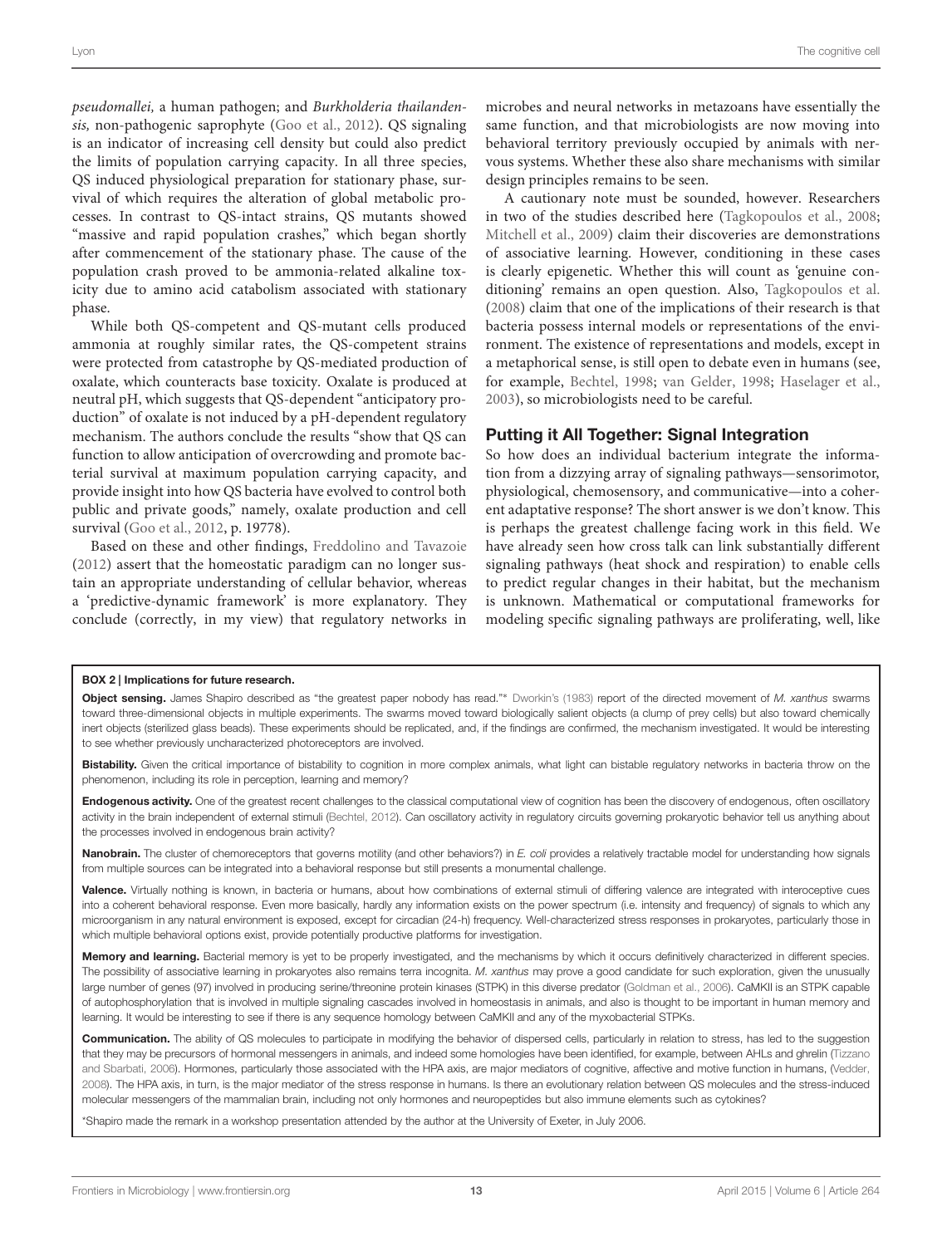bacteria in exponential growth (see, for example, [Di Paola et al.](#page-14-45), [2004](#page-14-45); [Mehta et al.](#page-15-25), [2009;](#page-15-25) [Liebal et al.](#page-15-43), [2010;](#page-15-43) [Mitchell and Pilpel](#page-16-48), [2011](#page-16-48)). How successful these proposals will prove remains to be seen.

At present prokaryotes offer very few examples of specialized information-processing 'organs' for investigation. The chemosensing receptor clusters at the leading pole of flagellated bacteria such as *E. coli* have already been suggested as analogous in important respects to neural clusters in metazoans with nervous systems [\(Stock et al.](#page-16-49), [2002\)](#page-16-49). With an estimated 10,000 receptors in each cluster, with five different sensory targets and multiple binding sites, the computational complexity of the nanobrain is not especially tractable, however, (see **[Box 2](#page-12-0)**). A second candidate involved in sensorimotor coordination are the FACs on the sides of *M. xanthus* together with the protein complex for transducing signals from the cell surface to the oscillator-regulator located in the cytosol. A third candidate organ for specialized information-processing in bacteria is the 'stressosome,' a large (multimillion dalton) protein complex associated with the general stress response that integrates multiple signals into a single outcome ( $\sigma^B$  activation), and is bestcharacterized in *B. subtilis*, although it is found many microbial phyla [\(Marles-Wright et al.](#page-15-44), [2008](#page-15-44)) 5. Interestingly, the stressosome of *B. subtilis* recently has been found to be activated by a blue-light photoreceptor [\(van der Steen et al.](#page-16-50), [2013\)](#page-16-50).

In actual fact, we have only begun to scratch the surface.

# Conclusion

While Jacques Monod's famous assertion that "anything*...*true of *E. coli* must also be true of an elephant" [\(Friedmann](#page-14-46), [2004\)](#page-14-46) is an overstatement for many reasons, the Darwinian assumption that biological functions differ substantially 'in form but not in kind'

5I am indebted to Klaas J. Jan Hellingwerf for this observation.

# References

- <span id="page-13-5"></span>Adler, J., and Tso, W.-W. (1974). "Decision"-making in bacteria: chemotactic response of *Escherichia coli* to conflicting stimuli. *Science* 184, 1292–1294. doi: 10.1126/science.184.4143.1292
- <span id="page-13-0"></span>Allman, J. M. (1999). *Evolving Brains*. New York, NY: Scientific American Library.
- <span id="page-13-11"></span>Aristotle (2001). "De Anima," in *The Basic Works of Aristotle*, ed. R. Mckeon (New York, NY: Modern Library Classics/Random House), 533–603.
- <span id="page-13-10"></span>Asad, S., and Opal, S. M. (2008). Bench-to-bedside review: quorum sensing and the role of cell-to-cell communication during invasive bacterial infection. *Crit. Care* 12, 236. doi: 10.1186/cc7101
- <span id="page-13-1"></span>Auletta, G. (2011). *Cognitive Biology: Dealing with Information from Bacteria to Minds*. Oxford: Oxford University Press. doi: 10.1093/acprof:oso/9780199608485.001.0001
- <span id="page-13-8"></span>Baker, M. D., and Stock, J. B. (2007). Signal transduction: networks and integrated circuits in bacterial cognition. *Curr. Biol.* 17, R1021–R1024. doi: 10.1016/j.cub.2007.10.011
- <span id="page-13-9"></span>Barrett, L. F. (2006). Valence is a basic building block of emotional life. *J. Res. Pers.* 40, 35–55. doi: 10.1016/j.jrp.2005.08.006
- <span id="page-13-7"></span>Bassler, B. L., and Losick, R. (2006). Bacterially speaking. *Cell* 125, 237–246. doi: 10.1016/j.cell.2006.04.001

continues to be born out in surprising ways, particularly since the advent of comparative genomics. Phylogenetic snobbery in the study of biological cognition is misguided, and for the same reasons such a bias would be in genetics or the study of respiration: there is much to be learned about the basics of biological functions and processes in 'simple' systems.

It is always satisfying, and the life sciences are seen to advance, when connections can be drawn between widely differing phyla with respect to important biological functions and processes. The study of cognition, for much of its existence, has proven resistant to this impulse. However, modern biology's tools of genetic manipulation, comparative genomics, and molecular imaging techniques that enable the study of single behaving cells represent the means by which a continuum might be established, if it exists in fact.

Although knowledge of ST in both prokaryotes and eukaryotes has increased spectacularly in the interim due to technological and methodological innovations, interest in exploring the parallels between prokaryotic and neuronally based behavior has waned substantially since its heyday in the 1970s and 1980s. It is time to revive the project. The technical means available are better than they have ever been.

# Acknowledgments

The author would like to thank the editors of this special topic on microbial intelligence, for the opportunity to develop these ideas; the two reviewers for comments that improved the manuscript immeasurably; the Australian Research Council (DP0880559) for funding the initial research into this topic; Jon Opie for important discussions in developing these ideas; Jeffry Stock for providing valuable feedback on an early draft that forms the basis of this article; and Richard Bradshaw, without whom none of this would have been possible.

- <span id="page-13-12"></span>Baumeister, R. F., Bratslavsky, E., Finkenauer, C., and Vohs, K. D. (2001). Bad is stronger than good. *Rev. Gen. Psychol.* 5, 323–370. doi: 10.1037/1089- 2680.5.4.323
- <span id="page-13-13"></span>Bechtel, W. (1998). Representations and cognitive explanations: assessing the dynamicist's challenge in cognitive science. *Cogn. Sci.* 22, 295–317. doi: 10.1207/s15516709cog2203\_2
- <span id="page-13-14"></span>Bechtel, W. (2012). Understanding endogenously active mechanisms: a scientific and philosophical challenge. *Eur. J. Philos. Sci.* 2, 233–248. doi: 10.1007/s13194- 012-0046-x
- <span id="page-13-2"></span>Bechtel, W. (2014). "Cognitive biology: surprising model organisms for cognitive science," in *Proceedings of the 36th Annual Conference of the Cognitive Science Society: Cognitive Science Society*, Austin, TX, 158–163.
- <span id="page-13-3"></span>Bechtel, W., Abrahamsen, A., and Graham, G. (1998). "The life of cognitive science," in *A Companion to Cognitive Science*, eds W. Bechtel and G. Graham (Malden: Blackwell Publishers Ltd.), 1–104.
- <span id="page-13-4"></span>Bekoff, M., Allen, C., and Burghardt, G. (ed.). (2002). *The Cognitive Animal: Empirical and Theoretical Perspectives on Animal Cognition*. Cambridge: MIT Press/Bradford.
- <span id="page-13-6"></span>Ben-Jacob, E., Becker, I., Shapira, Y., and Levine, H. (2004). Bacterial linguistic communication and social intelligence. *Trends Microbiol.* 12, 366–372. doi: 10.1016/j.tim.2004.06.006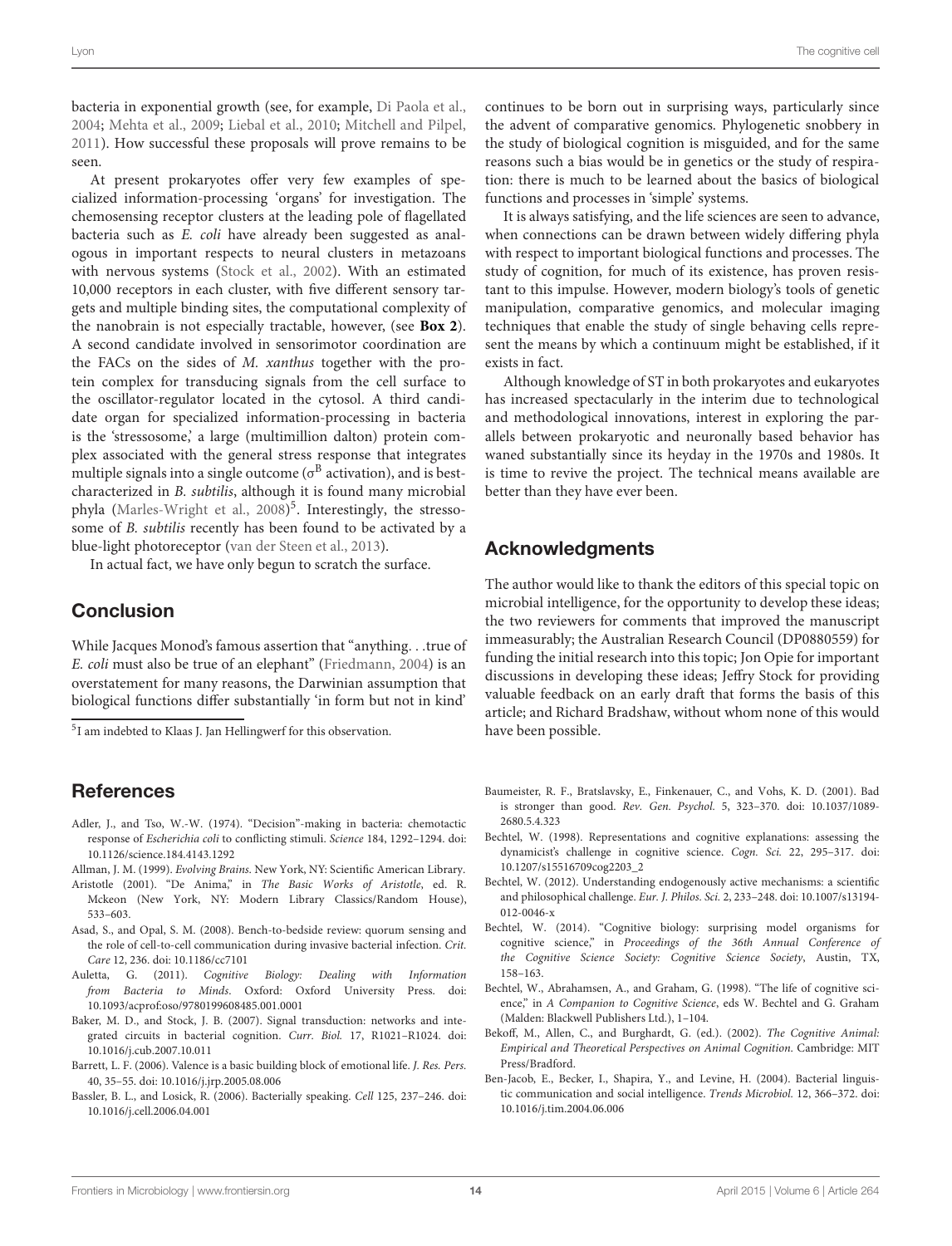- <span id="page-14-43"></span>Berleman, J. E., and Kirby, J. R. (2007). Multicellular development in *Myxococcus xanthus* is stimulated by predator-prey interactions. *J. Bacteriol.* 189, 5675–5682. doi: 10.1128/jb.00544-547
- <span id="page-14-23"></span>Berleman, J. E., and Kirby, J. R. (2009). Deciphering the hunting strategy of a bacterial wolfpack. *FEMS Microbiol. Rev.* 33, 942–957. doi: 10.1111/j.1574- 6976.2009.00185.x
- <span id="page-14-26"></span>Berleman, J. E., Scott, J., Chumley, T., and Kirby, J. R. (2008). Predataxis behavior in *Myxococcus xanthus*. *Proc. Natl. Acad. Sci. U.S.A.* 105, 17127–17132. doi: 10.1073/pnas.0804387105
- <span id="page-14-37"></span>Bray, D. (1990). Intracellular signalling as a parallel distributed process. *J. Theor. Biol.* 143, 215–231. doi: 10.1016/S0022-5193(05)80268-1
- <span id="page-14-38"></span>Bray, D. (1995). Protein molecules as computational elements in living cells. *Nature* 376, 307–312. doi: 10.1038/376307a0
- <span id="page-14-0"></span>Bray, D. (2009). *Wetware: a Computer in Every Living Cell*. New Haven: Yale University Press.
- <span id="page-14-32"></span>Brown, D. A., and Berg, H. C. (1974). Temporal stimulation of chemotaxis in *Escherichia coli*. *Proc. Natl. Acad. Sci. U.S.A.* 71, 1388–1392. doi: 10.1073/pnas.71.4.1388
- <span id="page-14-22"></span>Brown, S. P., and Johnstone, R. A. (2001). Cooperation in the dark: signalling and collective action in quorum-sensing bacteria. *Proc. Biol. Sci.* 268, 961–965. doi: 10.1098/rspb.2001.1609
- <span id="page-14-28"></span>Cahill, L., Mcgaugh, J. L., and Weinberger, N. M. (2001). The neurobiology of learning and memory: some reminders to remember. *Trends Neurosci*. 24, 578–581. doi: 10.1016/S0166-2236(00)01885-3
- <span id="page-14-7"></span>Capra, M., Nuciforo, P. G., Confalonieri, S., Quarto, M., Bianchi, M., Nebuloni, M., et al. (2006). Frequent alterations in the expression of serine/threonine kinases in human cancers. *Cancer Res.* 66, 8147–8154. doi: 10.1158/0008-5472.CAN-05-3489
- <span id="page-14-36"></span>Chen, P., Jeannotte, R., and Weimer, B. C. (2014). Exploring bacterial epigenomics in the next-generation sequencing era: a new approach for an emerging frontier. *Trends Microbiol.* 22, 292–300. doi: 10.1016/j.tim.2014.03.005
- <span id="page-14-8"></span>Crane, T. (1998). Intentionality as the mark of the mental. *R. Institute Philos.* 43, 229–251. doi: 10.1017/S1358246100004380
- <span id="page-14-21"></span>Crespi, B. J. (2001). The evolution of social behavior in microorganisms. *Trends Ecol. Evol.* 16, 178–183. doi: 10.1016/S0169-5347(01)02115-2
- <span id="page-14-3"></span>Damasio, A. R. (1999). *The Feeling of What Happens: Body and Emotion in the Making of Conscousness*. San Diego, CA: Harcourt Brace & Company.
- <span id="page-14-18"></span>Daniels, R., Vanderleyden, J., and Michiels, J. (2004). Quorum sensing and swarming migration in bacteria. *FEMS Microbiol. Rev.* 28, 261–289. doi: 10.1016/j.femsre.2003.09.004
- <span id="page-14-10"></span>Darwin, C. (1874/1909). *The Descent of Man, Selection in Relation to Sex*. London: John Murray. doi: 10.5962/bhl.title.54341
- <span id="page-14-34"></span>Day, J. J., and Sweatt, J. D. (2010). DNA methylation and memory formation. *Nat. Neurosci.* 13, 1319–1323. doi: 10.1038/nn.2666
- <span id="page-14-41"></span>de Jong, I. G., Haccou, P., and Kuipers, O. P. (2011). Bet hedging or not? A guide to proper classification of microbial survival strategies. *BioEssays* 33, 215–223. doi: 10.1002/bies.201000127
- <span id="page-14-33"></span>DeFranco, A. L., and Koshland, D. E. (1980). Multiple methylation in processing of sensory signals during bacterial chemotaxis. *Proc. Natl. Acad. Sci. U.S.A.* 77, 2429–2433. doi: 10.1073/pnas.77.5.2429
- <span id="page-14-20"></span>De Waal, F. B. M., and Tyack, P. L. (ed.). (2003). *Animal Social Complexity: Intelligence, Culture, and Individualized Societies*. Cambridge: Harvard University Press. doi: 10.4159/harvard.9780674419131
- <span id="page-14-45"></span>Di Paola, V., Marijuán, P.C., and Lahoz-Beltra, R. (2004). Learning and evolution in bacterial taxis: an operational amplifier circuit modeling the computational dynamics of the prokaryotic 'two component system' protein network. *Biosystems* 74, 29–49. doi: 10.1016/j.biosystems.2004.01.003
- <span id="page-14-39"></span>Durstewitz, D., Seamans, J. K., and Sejnowski, T. J. (2000). Neurocomputational models of working memory. *Nat. Neurosci.* 3, 1184–1191. doi: 10.1038/81460
- <span id="page-14-30"></span>Dvornyk, V., Vinogradova, O., and Nevo, E. (2003). Origin and evolution of circadian clock genes in prokaryotes. *Proc. Natl. Acad. Sci. U.S.A.* 100, 2495–2500. doi: 10.1073/pnas.0130099100
- <span id="page-14-40"></span>Dworkin, J., and Losick, R. (2005). Developmental commitment in a bacterium. *Cell* 121, 401–409. doi: 10.1016/j.cell.2005.02.032
- <span id="page-14-14"></span>Dworkin, M. (1983). Tactic behavior of *Myxococcus xanthus*. *J. Bacteriol.* 154, 452–459.
- <span id="page-14-27"></span>Dworkin, M., and Eide, D. (1983). *Myxococcus xanthus* does not respond chemotactically to moderate concentration gradients. *J. Bacteriol.* 154, 437–442.
- <span id="page-14-31"></span>Earle, J. (1881). The history of the word "mind". *Mind* 6, 301–320. doi: 10.1093/mind/os-VI.23.301
- <span id="page-14-6"></span>Fitch, W. T. (2014). Toward a computational framework for cognitive biology: unifying approaches from cognitive neuroscience and comparative cognition. *Phys. Life Rev*. 11, 329–364. doi: 10.1016/j.plrev.2014.04.005
- <span id="page-14-35"></span>Franklin, T. B., Russig, H., Weiss, I. C., Gräff, J., Linder, N., Michalon, A., et al. (2010). Epigenetic transmission of the impact of early stress across generations. *Biol. Psychiatry* 68, 408–415. doi: 10.1016/j.biopsych.2010. 05.036
- <span id="page-14-13"></span>Freddolino, P. L., and Tavazoie, S. (2012). Beyond homeostasis: a predictivedynamic framework for understanding cellular behavior. *Annu. Rev. Cell Dev. Biol.* 28, 363–384. doi: 10.1146/annurev-cellbio-092910- 154129
- <span id="page-14-46"></span>Friedmann, H. C. (2004). From "Butryribacterium" to "*E. Coli*", an essay on unity in biochemistry*. Perspect. Biol. Med.* 47, 47–66. doi: 10.1353/pbm.200 4.0007
- <span id="page-14-11"></span>Fuqua, C., and Greenberg, E. P. (1998). Cell-to-cell communication in *Escherichia coli* and *Salmonella typhimurium*: they may be talking, but who's listening? *Proc. Natl. Acad. Sci. U.S.A.* 95, 6571–6572. doi: 10.1073/pnas.95. 12.6571
- <span id="page-14-17"></span>Fuqua, W. C., Winans, S. C., and Greenberg, E. P. (1994). Quorum sensing in bacteria: the LuxR-LuxI family of cell density-responsive transcriptional regulators. *J. Bacteriol.* 176, 269–275.
- <span id="page-14-2"></span>Galperin, M. Y. (2005). A census of membrane-bound and intracellular signal transduction proteins in bacteria: Bacterial IQ, extroverts and introverts. *BMC Microbiol.* 5:35. doi: 10.1186/1471-2180-5-35
- <span id="page-14-9"></span>Giese, K. P., and Mizuno, K. (2013). The role of protein kinases in learning and memory. *Learn. Mem.* 20, 540–552. doi: 10.1101/lm.028449.112
- <span id="page-14-12"></span>Godfrey-Smith, P. (1996). *Complexity and the Function of Mind in Nature*. Cambridge: Cambridge University Press. doi: 10.1017/CBO978113917 2714
- <span id="page-14-25"></span>Godfrey-Smith, P. (2002). "Environmental complexity, signal detection, and the evolution of cognition," in *The Cognitive Animal: Empirical and Theoretical Perspectives on Animal Cognition*, eds. M. Bekoff, C. Allen, and G. Burghardt (Cambridge: MIT Press/Bradford Book), 135–141.
- <span id="page-14-24"></span>Goldman, B. S., Nierman, W. C., Kaiser, D., Slater, S. C., Durkin, A. S., Eisen, J. A., et al. (2006). Evolution of sensory complexity recorded in a myxobacterial genome. *Proc. Natl. Acad. Sci. U.S.A.* 103, 15200–15205. doi: 10.1073/pnas.0607335103
- <span id="page-14-42"></span>Gonzalez-Pastor, J. E., Hobbs, E. C., and Losick, R. (2003). Cannibalism by sporulating bacteria. *Science* 301, 510–513. doi: 10.1126/science.10 86462
- <span id="page-14-29"></span>Goo, E., Majerczyk, C. D., An, J. H., Chandler, J. R., Seo, Y.-S., Ham, H., et al. (2012). Bacterial quorum sensing, cooperativity, and anticipation of stationary-phase stress. *Proc. Natl. Acad. Sci. U.S.A.* 109, 19775–19780. doi: 10.1073/pnas.1218092109
- <span id="page-14-4"></span>Greenspan, R. J. (2007). *An Introduction to Nervous Systems*. Cold Spring Harbor, NY: Cold Spring Harbor Laboratory Press.
- <span id="page-14-16"></span>Gruber, T. M., and Gross, C. A. (2003). Multiple sigma subunits and the partitioning of bacterial transcription space. *Annu. Rev. Microbiol.* 57, 441–466. doi: 10.1146/annurev.micro.57.030502.090913
- <span id="page-14-19"></span>Harms, W. F. (2004). "Primitive content, translation, and the emergence of meaning in animal communication," in *Evolution of Communication Systems: A Comparative Approach*, eds D. K. Oller and U. Griebel (Cambridge: MIT Press), 31–48.
- <span id="page-14-44"></span>Haselager, P., De Groot, A., and Van Rappard, H. (2003). Representationalism versus. anti-representationalism: a debate for the sake of appearance. *Philos. Psychol.* 16, 5–23. doi: 10.1080/0951508032000067761
- <span id="page-14-5"></span>Hazelbauer, G. L., Falke, J. J., and Parkinson, J. S. (2007). Bacterial chemoreceptors: high-performance signaling in networked arrays. *Trends Biochem. Sci.* 33, 9–19. doi: 10.1016/j.tibs.2007.09.014
- <span id="page-14-1"></span>Hellingwerf, K. J. (2005). Bacterial observations: a rudimentary form of intelligence? *Trends Microbiol.* 13, 152–158. doi: 10.1016/j.tim.2005. 02.001
- <span id="page-14-15"></span>Hellingwerf, K. J., Postma, P. W., Tommassen, J., and Westerhoff, H. V. (1995). Signal transduction in bacteria: phospho-neural network(s) in *Escherichia coli*? *FEMS Microbiol. Rev.* 16, 309–321. doi: 10.1111/j.1574-6976.1995. tb00178.x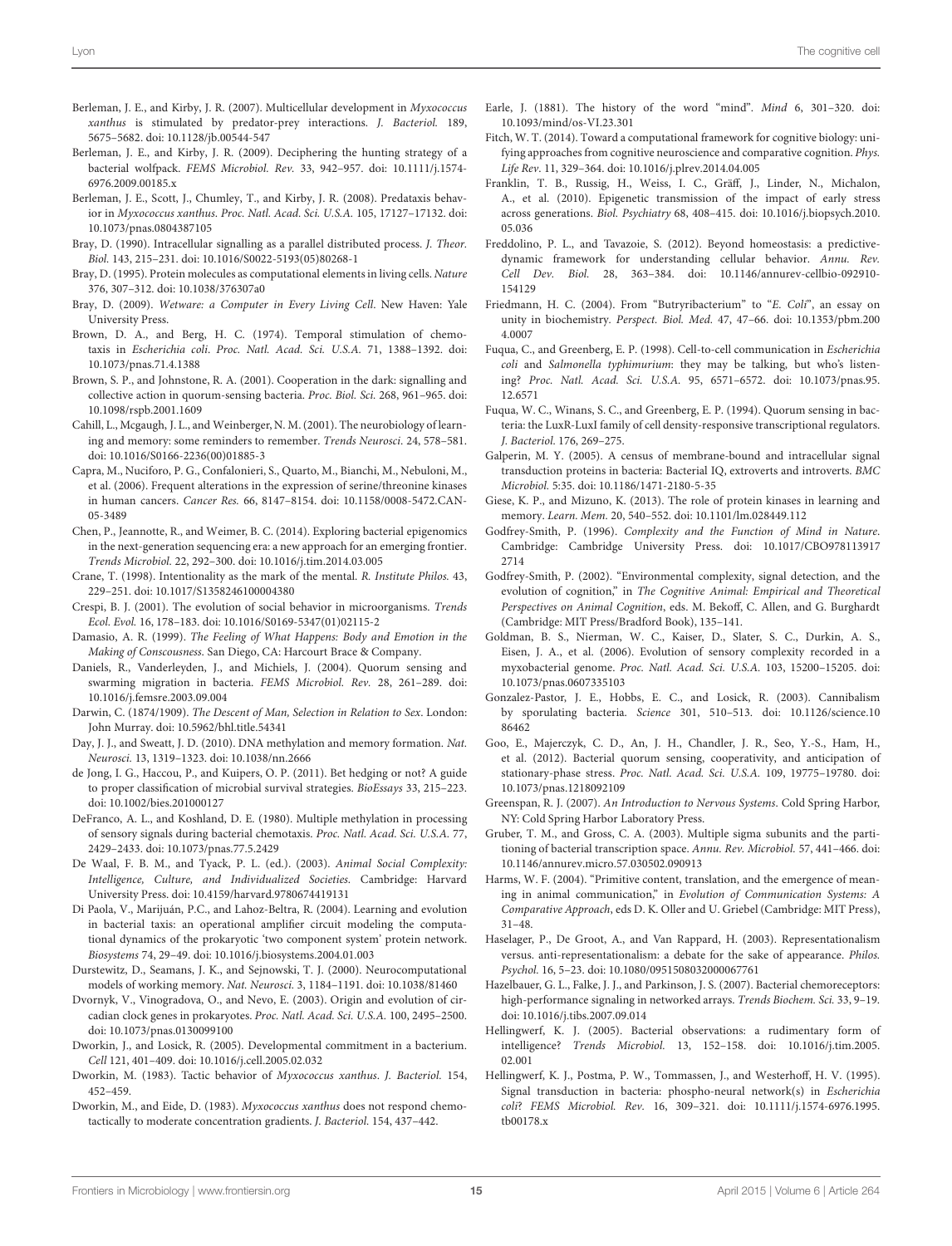- <span id="page-15-37"></span>Hilgard, E. R. (1980). The trilogy of mind: cognition, affection, and conation. *J. Hist. Behav. Sci.* 16, 107–117. doi: 10.1002/1520-6696(198004)16:2<107::AID-JHBS2300160202>3.0.CO;2-Y
- <span id="page-15-41"></span>Hoffer, S. M., Westerhoff, H. V., Hellingwerf, K. J., Postma, P. W., and Tommassen, J. (2001). Autoamplification of a two-component regulatory System results in "learning" Behavior. *J. Bacteriol.* 183, 4914–4917. doi: 10.1128/jb.183.16.4914- 4917.2001
- <span id="page-15-18"></span>Hsieh, Y.-J., and Wanner, B. L. (2010). Global regulation by the sevencomponent pi signaling system. *Curr. Opin. Microbiol*. 13, 198–203. doi: 10.1016/j.mib.2010.01.014
- <span id="page-15-36"></span>Jablonka, E. B., and Raz, G. (2009). Transgenerational Epigenetic Inheritance: Prevalence, Mechanisms, and Implications for the Study of Heredity and Evolution. *Q. Rev. Biol.* 84, 131–176. doi: 10.1086/598822
- <span id="page-15-3"></span>Jacob, E. B., Becker, I., Shapira, Y., and Levine, H. (2004). Bacterial linguistic communication and social intelligence. *Trends Microbiol.* 12, 366–372. doi: 10.1016/j.tim.2004.06.006
- <span id="page-15-7"></span>James, W. (1984). *Psychology: Briefer Course*. New York, NY: Center for Scholarly Editions/Modern Language Association.
- <span id="page-15-0"></span>Jennings, H. S. (1905/1962). *Behavior of the Lower Organisms*. Bloomington: Indiana University Press.
- <span id="page-15-26"></span>Jimenez, P. N., Koch, G., Thompson, J. A., Xavier, K. B., Cool, R. H., and Quax, W. J. (2012). The multiple signaling systems regulating virulence in Pseudomonas aeruginosa. *Microbiol. Mol. Biol. Rev.* 76, 46–65. doi: 10.1128/mmbr.05007– 5011
- <span id="page-15-34"></span>Kaiser, D., and Warrick, H. (2011). *Myxococcus xanthus* swarms are driven by growth and regulated by a pacemaker. *J. Bacteriol.* 193, 5898–5904. doi: 10.1128/jb.00168-111
- <span id="page-15-30"></span>Kaiser, D., and Warrick, H. (2014). Transmission of a signal that synchronizes cell movements in swarms of *Myxococcus xanthus*. *Proc. Natl. Acad. Sci. U.S.A.* 111, 13105–13110. doi: 10.1073/pnas.1411925111
- <span id="page-15-39"></span>Kandel, E., and Abel, T. (1995). Neuropeptides, adenylyl cyclase, and memory storage. *Science* 268, 825–826. doi: 10.1126/science.7754367
- <span id="page-15-11"></span>Kandel, E. R. (2006). *In Search of Memory: The Emergence of a New Science of Mind*. New York, NY: W.W. Norton & Company.
- <span id="page-15-28"></span>Keller, L., and Surette, M. G. (2006). Communication in bacteria: an ecological and evolutionary perspective. *Nat. Rev. Microbiol.* 4, 249–258. doi: 10.1038/nrmicro1383
- <span id="page-15-24"></span>Kjelleberg, S., and Molin, S. (2002). Is there a role for quorum sensing signals in bacterial biofilms? *Curr. Opin. Microbiol.* 5, 254–258. doi: 10.1016/S1369- 5274(02)00325-9
- <span id="page-15-16"></span>Koshland, D. E. Jr. (1977). A response regulator model in a simple sensory system. *Science* 196, 1055–1063. doi: 10.1126/science.870969
- <span id="page-15-38"></span>Koshland, D. E. (1980a). Bacterial chemotaxis in relation to neurobiology. *Annu. Rev. Neurosci.* 3, 43–75. doi: 10.1146/annurev.ne.03.030180.0 00355
- <span id="page-15-1"></span>Koshland, D. E. Jr. (1980b). *Bacterial Chemotaxis as a Model Behavioral System*. New York, NY: Raven Press.
- <span id="page-15-40"></span>Koshland, D. E., Goldbeter, A., and Stock, J. B. (1982). Amplication and adaptation in regulatory and sensory systems. *Science* 217, 220–225. doi: 10.1126/science.7089556
- <span id="page-15-6"></span>Kovác, L. (2000). Fundamental principles of cognitive biology. *Evol. Cogn.* 6, 51–69.
- <span id="page-15-17"></span>Krell, T., Busch, A., Lacal, J. S., Silva-Jiménez, H., and Ramos, J.-L. (2009). The enigma of cytosolic two-component systems: a hypothesis. *Environ. Microbiol. Rep.* 1, 171–176. doi: 10.1111/j.1758-2229.2009.00020.x
- <span id="page-15-15"></span>Krell, T., Lacal, J., Busch, A., Silva-Jiménez, H., Guazzaroni, M. -E., and Ramos, J. L. (2010). Bacterial sensor kinases: diversity in the recognition of environmental signals. *Annu. Rev. Microbiol.* 64, 539–559. doi: 10.1146/annurev.micro.112408.134054
- <span id="page-15-8"></span>La Cerra, P., and Bingham, R. (2002). *The Origin of Minds*. New York, NY: Harmony Books.
- <span id="page-15-23"></span>Lanka, E., and Pansegrau, W. (1999). "Genetic exchange between microorganisms," in *Biology of the Prokaryotes*, eds. J.W. Lengeler, G. Drews, and H.G. Schlegel (New York, NY: Blackwell Science), 386–415.
- <span id="page-15-22"></span>Lazazzera, B. A. (2000). Quorum sensing and starvation: signals for entry into stationary phase. *Curr. Opin. Microbiol.* 3, 177–182. doi: 10.1016/S1369- 5274(00)00072-2
- <span id="page-15-2"></span>Lengeler, J. W., Müller, B. S., and Di Primio, F. (2000). Neubewertung kognitiver Leistungen im Lichte der Fähigkeiten enzelliger Lebewesen (A

reevaluation of cognitive capacities in light of the capacities of unicellular organisms). *Kognitionswissenschaft* 8, 160–178. doi: 10.1007/s0019700 50003

- <span id="page-15-43"></span>Liebal, U. W., Millat, T., De Jong, I. G., Kuipers, O. P., Völker, U., and Wolkenhauer, O. (2010). How mathematical modelling elucidates signalling in *Bacillus subtilis*. *Mol. Microbiol.* 77, 1083–1095. doi: 10.1111/j.1365- 2958.2010.07283.x
- <span id="page-15-42"></span>Lisman, J. E. (1985). A mechanism for memory storage insensitive to molecular turnover: a bistable autophosphorylating kinase. *Proc. Natl. Acad. Sci. U.S.A.* 82, 3055–3057. doi: 10.1073/pnas.82.9.3055
- <span id="page-15-20"></span>Locke, J. C. W., Young, J. W., Fontes, M., Jiménez, M. J. H., and Elowitz, M. B. (2011). Stochastic pulse regulation in bacterial stress response. *Science* 334, 366–369. doi: 10.1126/science.1208144
- <span id="page-15-9"></span>Lyon, P. (2006). The biogenic approach to cognition. *Cogn. Process.* 7, 11–29. doi: 10.1007/s10339-005-0016-8
- <span id="page-15-29"></span>Lyon, P. (2007). From quorum to cooperation: lessons from bacterial sociality for evolutionary theory. *Stud. Hist. Philos. Biol. Biomed. Sci.* 38, 820–833. doi: 10.1016/j.shpsc.2007.09.008
- <span id="page-15-13"></span>Lyon, P. (2014). "Stress in Mind: A Stress Response Hypothesis of Cognitive Evolution," in *Developing Scaffolds in Evolution, Culture, and Cognition*, eds L. R. Caporael, J. R. Griesemer, and W. C. Wimsatt (Cambridge: MIT Press), 171–190.
- <span id="page-15-12"></span>Macek, B., Mijakovic, I., Olsen, J. V., Gnad, F., Kumar, C., Jensen, P. R., et al. (2007). The Serine/Threonine/Tyrosine Phosphoproteome of the Model Bacterium *Bacillus subtilis*. *Mol. Cell. Proteomics* 6, 697–707. doi: 10.1074/mcp.M600464- MCP200
- <span id="page-15-10"></span>Macnab, R. M., and Koshland, D. E. (1972). The gradient-sensing mechanism in bacterial chemotaxis. *Proc. Natl. Acad. Sci. U.S.A.* 69, 2509–2512. doi: 10.1073/pnas.69.9.2509
- <span id="page-15-14"></span>Maier, S. F., and Watkins, L. R. (1998). Cytokines for psychologists: implications of bidirectional immune-brain communication for understanding behavior, mood, and cognition. *Psychol. Rev.* 105, 83–107. doi: 10.1037/0033- 295X.105.1.83
- <span id="page-15-4"></span>Marijuán, P. C., Navarro, J., and Del Moral, R. (2010). On prokaryotic intelligence: strategies for sensing the environment. *Biosystems* 99, 94–103. doi: 10.1016/j.biosystems.2009.09.004
- <span id="page-15-44"></span>Marles-Wright, J., Grant, T., Delumeau, O., Van Duinen, G., Firbank, S. J., Lewis, P. J., et al. (2008). Molecular architecture of the "stressosome," a signal integration and transduction hub. *Science* 322, 92–96. doi: 10.1126/science. 1159572
- <span id="page-15-19"></span>Mascher, T. (2013). Signaling diversity and evolution of extracytoplasmic function (ECF) σ factors. *Curr. Opin. Microbiol.* 16, 148–155. doi: 10.1016/j.mib.2013.02.001
- <span id="page-15-35"></span>Mauriello, E. M. F., Astling, D. P., Sliusarenko, O., and Zusman, D. R. (2009a). Localization of a bacterial cytoplasmic receptor is dynamic and changes with cell-cell contacts. *Proc. Natl. Acad. Sci. U.S.A.* 106, 4852–4857. doi: 10.1073/pnas.0810583106
- <span id="page-15-33"></span>Mauriello, E. M. F., Nan, B., and Zusman, D. R. (2009b). AglZ regulates adventurous (A-) motility in *Myxococcus xanthus* through its interaction with the cytoplasmic receptor, FrzCD. *Mol. Microbiol.* 72, 964–977. doi: 10.1111/j.1365- 2958.2009.06697.x
- <span id="page-15-25"></span>Mehta, P., Goyal, S., Long, T., Bassler, B. L., and Wingreen, N. S. (2009). Information processing and signal integration in bacterial quorum sensing. *Mol. Syst. Biol.* 5:325. doi: 10.1038/msb.2009.79
- <span id="page-15-31"></span>Mignot, T., Merlie, J. P., and Zusman, D. R. (2005). Regulated pole-to-pole oscillations of a bacterial gliding motility protein. *Science* 310, 855–857. doi: 10.1126/science.1119052
- <span id="page-15-32"></span>Mignot, T. M., Shaevitz, J. W., Hartzell, P. L., and Zusman, D. R. (2007). Evidence that focal adhesion complexes power bacterial gliding motility. *Science* 315, 853–856. doi: 10.1126/science.1137223
- <span id="page-15-5"></span>Miller, G. A. (2003). The cognitive revolution: a historical perspective. *Trends Cogn. Sci.* 7, 141–144. doi: 10.1016/S1364-6613(03)00029-9
- <span id="page-15-21"></span>Miller, M. B., and Bassler, B. L. (2001). Quorum sensing in bacteria. *Annu. Rev. Microbiol.* 55, 165–199. doi: 10.1146/annurev.micro. 55.1.165
- <span id="page-15-27"></span>Millikan, R. G. (2004). "On reading signs: some differences between us and the others," in *Evolution of Communication Systems: A Comparative Approach*, eds D.K. Oller and U. Griebel (Cambridge: MIT Press), 15–29.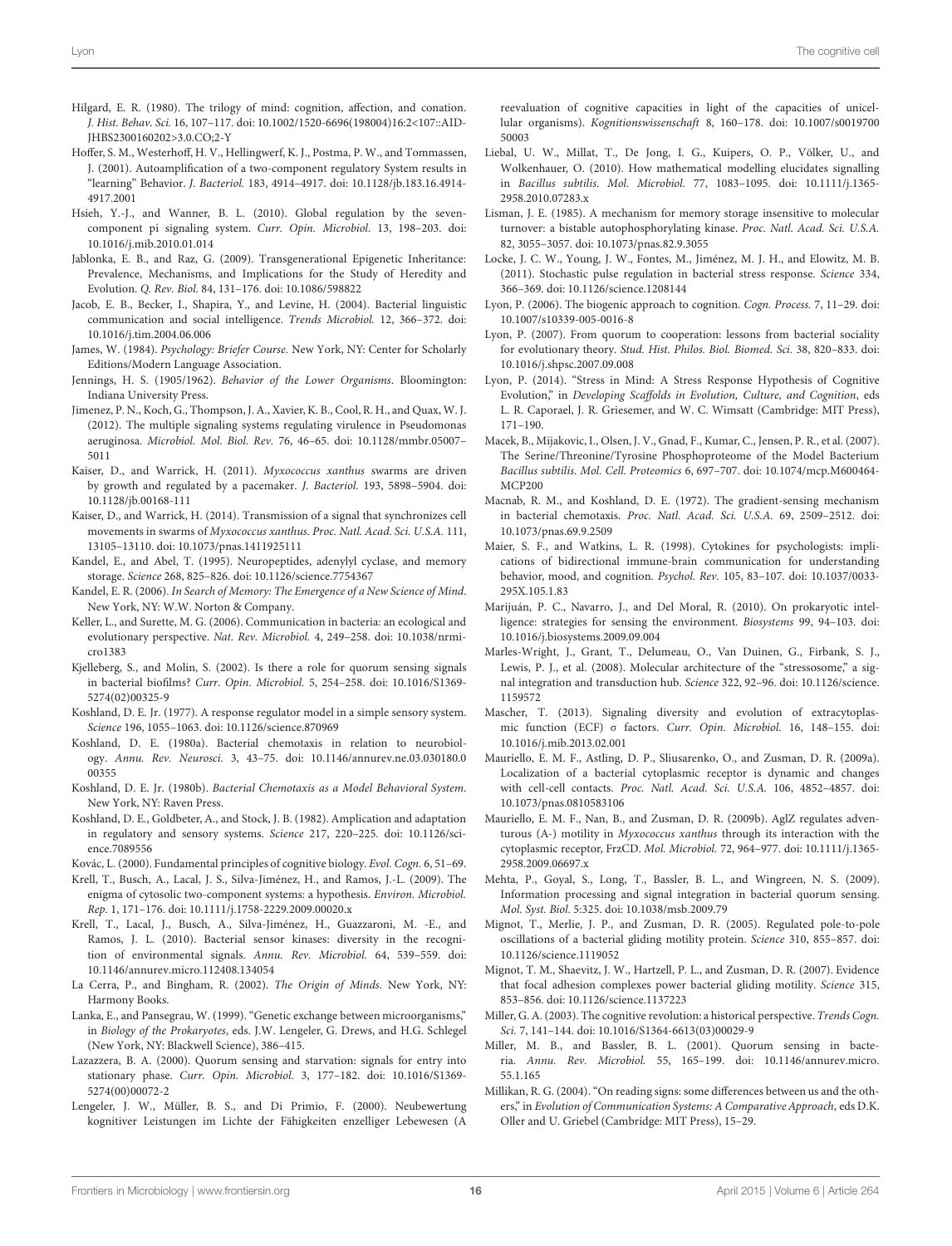- <span id="page-16-48"></span>Mitchell, A., and Pilpel, Y. (2011). A mathematical model for adaptive prediction of environmental changes by microorganisms. *Proc. Natl. Acad. Sci. U.S.A.* 108, 7271–7276. doi: 10.1073/pnas.1019754108
- <span id="page-16-17"></span>Mitchell, A., Romano, G. H., Groisman, B., Yona, A., Dekel, E., Kupiec, M., et al. (2009). Adaptive prediction of environmental changes by microorganisms. *Nature* 460, 220–224. doi: 10.1038/nature08112
- <span id="page-16-39"></span>Morimoto, B. H., and Koshland, D. E. Jr. (1991). Short-term and long-term memory in single cells. *FASEB J.* 5, 2061–2067.
- <span id="page-16-9"></span>Munoz-Dorado, J., Inouye, S., and Inouye, M. (1993). Eukaryotic-like protein serine/threonine kinases in *Myxococcus xanthus*, a developmental bacterium exhibiting social behavior. *J. Cell. Biochem.* 51, 29–33. doi: 10.1002/jcb.240510107
- <span id="page-16-38"></span>Nakajima, M., Imai, K., Ito, H., Nishiwaki, T., Murayama, Y., Iwasaki, H., et al. (2005). Reconstitution of circadian oscillation of cyanobacterial KaiC phosphorylation in vitro. *Science* 308, 414–415. doi: 10.1126/science. 1108451
- <span id="page-16-31"></span>Nan, B., Mauriello, E. M. F., Sun, I. -H., Wong, A., and Zusman, D. R. (2010). A multi-protein complex from *Myxococcus xanthus* required for bacterial gliding motility. *Mol. Microbiol.* 76, 1539–1554. doi: 10.1111/j.1365-2958.2010. 07184<sub>x</sub>
- <span id="page-16-30"></span>Nudleman, E., Wall, D., and Kaiser, D. (2005). Cell-to-cell transfer of bacterial outer membrane lipoproteins. *Science* 309, 125–127. doi: 10.1126/science.1112440
- <span id="page-16-24"></span>Oller, D. K., and Griebel, U. (2004). *Evolution of Communication Systems: A Comparative Approach*. Cambridge, MA: MIT Press.
- <span id="page-16-20"></span>Oppenheimer-Shaanan, Y., Steinberg, N., and Kolodkin-Gal, I. (2013). Small molecules are natural triggers for the disassembly of biofilms. *Trends Microbiol*. 21, 594–601. doi: 10.1016/j.tim.2013.08.005
- <span id="page-16-37"></span>Ouyang, Y., Andersson, C. R., Kondo, T., Golden, S. S., and Johnson, C. H. (1998). Resonating circadian clocks enhance fitness in cyanobacteria. *Proc. Natl. Acad. Sci. U.S.A.* 95, 8660–8664. doi: 10.1073/pnas.95.15.8660
- <span id="page-16-32"></span>Pathak, D. T., Wei, X., Bucuvalas, A., Haft, D. H., Gerloff, D. L., and Wall, D. (2012). Cell contact–dependent outer membrane exchange in *Myxobacteria*: genetic determinants and mechanism. *PLoS Gene.* 8:e1002626. doi: 10.1371/journal.pgen.1002626
- <span id="page-16-28"></span>Platt, T. G., and Fuqua, C. (2010). What's in a name? The semantics of quorum sensing. *Trends Microbiol.* 18, 383–387. doi: 10.1016/j.tim.2010. 05.003
- <span id="page-16-0"></span>Popper, K. R. (1999). *All Life is Problem Solving*. New York, NY: Routledge.
- <span id="page-16-44"></span>Porter, S. L., Wadhams, G. H., and Armitage, J. P. (2011). Signal processing in complex chemotaxis pathways. *Nat. Rev. Microbiol*. 9, 153–165. doi: 10.1038/nrmicro2505
- <span id="page-16-35"></span>Putterman, L. (2010). Cooperation and Punishment. *Science* 328, 578–579. doi: 10.1126/science.1189969.
- <span id="page-16-3"></span>Ramanathan, S., and Broach, J. R. (2007). Do cells think? *Cell. Mol. Life Sci.* 64, 1801–1804. doi: 10.1007/s00018-007-7001-7006
- <span id="page-16-26"></span>Redfield, R. J. (2002). Is quorum sensing a side effect of diffusion sensing? *Trends Microbiol*. 10, 365–370. doi: 10.1016/S0966-842X(02) 02400-9
- <span id="page-16-4"></span>Richardson, K. (2012). Heritability lost; intelligence found. *EMBO Rep.* 13, 591– 595. doi: 10.1038/embor.2012.83
- <span id="page-16-42"></span>Rosenzweig, M. R., Leiman, A. L., and Breedlove, S. M. (1996). *Biological Psychology* Sunderland: Sinauer Associates, Inc.
- <span id="page-16-21"></span>Rutherford, S. T., and Bassler, B. L. (2012). Bacterial quorum sensing: its role in virulence and possibilities for its control. *Cold Spring Harb. Perspect. Med.* 2, Pii: a012427. doi: 10.1101/cshperspect.a012427
- <span id="page-16-10"></span>Schneiker, S., Perlova, O., Kaiser, O., Gerth, K., Alici, A., Altmeyer, M.O., et al. (2007). Complete genome sequence of the myxobacterium *Sorangium cellulosum*. *Nat. Biotechnol.* 25, 1281–1289. doi: 10.1038/nbt1354
- <span id="page-16-25"></span>Segerstrale, U. (2001). *Defenders of the Truth: The Battle for Science in the Sociobiology Debate and Beyond*. New York, NY: Oxford University Press.
- <span id="page-16-19"></span>Shank, E. A., and Kolter, R. (2011). Extracellular signaling and multicellularity in *Bacillus subtilis*. *Curr. Opin. Microbiol.* 14, 741–747. doi: 10.1016/j.mib.2011.09.016
- <span id="page-16-13"></span>Shapiro, J. A. (1998). Thinking about bacterial populations as multicellular organisms. *Annu. Rev. Microbiol.* 52, 81–104. doi: 10.1146/annurev.micro.52.1.81
- <span id="page-16-2"></span>Shapiro, J. A. (2007). Bacteria are small but not stupid: cognition, natural genetic engineering and socio-bacteriology. *Stud. Hist. Philos. Biol. Biomed. Sci.* 38, 807–819. doi: 10.1016/j.shpsc.2007.09.010
- <span id="page-16-27"></span>Shapiro, J. A., and Dworkin, M. (ed.). (1997). *Bacteria as Multicellular Organisms*. New York, NY: Oxford University Press.
- <span id="page-16-8"></span>Shettleworth, S. J. (1993). Where is the comparison in comparative cognition alternative research programs. *Psychol. Sci.* 4, 179–184. doi: 10.1111/j.1467- 9280.1993.tb00484.x
- <span id="page-16-12"></span>Shettleworth, S. J. (1998). *Cognition, Evolution and Behavior*. New York, NY: Oxford University Press.
- <span id="page-16-29"></span>Shi, W., and Zusman, D. R. (1993). Fatal attraction. *Nature* 366, 414–415. doi: 10.1038/366414a0
- <span id="page-16-11"></span>Sirota-Madi, A., Olender, T., Helman, Y., Ingham, C., Brainis, I., Roth, D., et al. (2010). Genome sequence of the pattern forming *Paenibacillus* vortex bacterium reveals potential for thriving in complex environments. *BMC Genomics* 11:710. doi: 10.1186/1471-2164-11-710
- <span id="page-16-23"></span>Smith, J. M. (2000). The concept of information in biology. *Philos. Sci.* 67, 177–194. doi: 10.1086/392768
- <span id="page-16-34"></span>Spormann, A. M. (1999). Gliding motility in bacteria: insights from studies of *Myxococcus xanthus*. *Microbiol. Mol. Biol. Rev.* 63, 621–641.
- <span id="page-16-6"></span>Staats, A. W. (1983). *Psychology's Crisis of Disunity: Philosophy and Method for a Unified Science*. New York, NY: Praeger Press.
- <span id="page-16-15"></span>Staron, A., Sofia, H. J., Dietrich, S., Ulrich, L. E., Liesegang, H., and Mascher, T. (2009). The third pillar of bacterial signal transduction: classification of the extracytoplasmic function (ECF) σ factor protein family. *Mol. Microbiol.* 74, 557–581. doi: 10.1111/j.1365-2958.2009.06870.x
- <span id="page-16-7"></span>Sternberg, R. J. (ed.). (2005). *Unity in Psychology: Possibility or Pipedream*? Washington, DC: American Psychological Association.
- <span id="page-16-43"></span>Stock, J. (1999). Sensitivity, cooperativity and gain in chemotaxis signal transduction. *Trends Microbiol.* 7, 1–4. doi: 10.1016/S0966-842X(98)01429-2
- <span id="page-16-49"></span>Stock, J. B., Levit, M. N., and Wolanin, P. M. (2002). Information processing in bacterial chemotaxis. *Sci. STKE* 2002:Pe25. doi: 10.1126/stke.2002. 132.pe25
- <span id="page-16-22"></span>Taga, M. E., and Bassler, B. L. (2003). Chemical communication among bacteria. *Proc. Natl. Acad. Sci. U.S.A.* 100, 14549–14554. doi: 10.1073/pnas.19345 14100
- <span id="page-16-18"></span>Tagkopoulos, I., Liu, Y.-C., and Tavazoie, S. (2008). Predictive behavior within microbial genetic networks. *Science* 320, 1313–1317. doi: 10.1126/science.1154456
- <span id="page-16-45"></span>Taylor, B. L. (2004). An alternative strategy for adaptation in bacterial behavior. *J. Bacteriol.* 186, 3671–3673. doi: 10.1128/JB.186.12.3671-3673.2004
- <span id="page-16-41"></span>Terry, W. S. (2005). *Learning and Memory: Basic Principles, Processes, and Procedures*. Boston: Allyn & Bacon.
- <span id="page-16-47"></span>Tizzano, M., and Sbarbati, A. (2006). Hormone fatty acid modifications: gram negative bacteria and vertebrates demonstrate common structure and function. *Med. Hypotheses* 67, 513–516. doi: 10.1016/j.mehy.2006.03.010
- <span id="page-16-36"></span>Trewavas, A. (2014). *Plant Behaviour and Intelligence*. Oxford: Oxford University Press. doi: 10.1093/acprof:oso/9780199539543.001.0001
- <span id="page-16-33"></span>Turrigiano, G. G. (2008). The self-tuning neuron: synaptic scaling of excitatory synapses. *Cell* 135, 422–435. doi: 10.1016/j.cell.2008.10.008
- <span id="page-16-16"></span>Ulrich, L. E., Koonin, E. V., and Zhulin, I. B. (2005). One-component systems dominate signal transduction in prokaryotes. *Trends Microbiol.* 13, 52–56. doi: 10.1016/j.tim.2004.12.006
- <span id="page-16-5"></span>Ulrich, L. E., and Zhulin, I. B. (2010). The MiST2 database: a comprehensive genomics resource on microbial signal transduction. *Nucleic Acids Res.* 38, D401–D407. doi: 10.1093/nar/gkp940
- <span id="page-16-50"></span>van der Steen, J. B., Nakasone, Y., Hendriks, J., and Hellingwerf, K. J. (2013). Modeling the functioning of YtvA in the general stress response in *Bacillus subtilis*. *Mol. BioSyst.* 9, 2331–2343. doi: 10.1039/C3MB70124G
- <span id="page-16-1"></span>van Duijn, M., Keijzer, F., and Franken, D. (2006). Principles of minimal cognition: Casting cognition as sensorimotor coordination. *Adapt. Behav.* 14, 157–170. doi: 10.1177/105971230601400207
- <span id="page-16-46"></span>van Gelder, T. (1998). The dynamical hypothesis in cognitive science. *Behav. Brain Sci.* 21, 615–628. doi: 10.1017/S0140525X98001733
- <span id="page-16-14"></span>Vedder, H. (2008). "Physiology of the Hypothalamic-Pituitary-Adrenocortical Axis," in *NeuroImmune Biology*, eds A. D. Rey, G. P. Chrousos, and H. O Besedovsky (Amsterdam: Elsevier), 17–31.
- <span id="page-16-40"></span>Veening, J.-W., Stewart, E. J., Berngruber, T. W., Taddei, F. S., Kuipers, O. P., and Hamoen, L. W. (2008). Bet-hedging and epigenetic inheritance in bacterial cell development. *Proc. Natl. Acad. Sci. U.S.A.* 105, 4393–4398. doi: 10.1073/pnas.0700463105